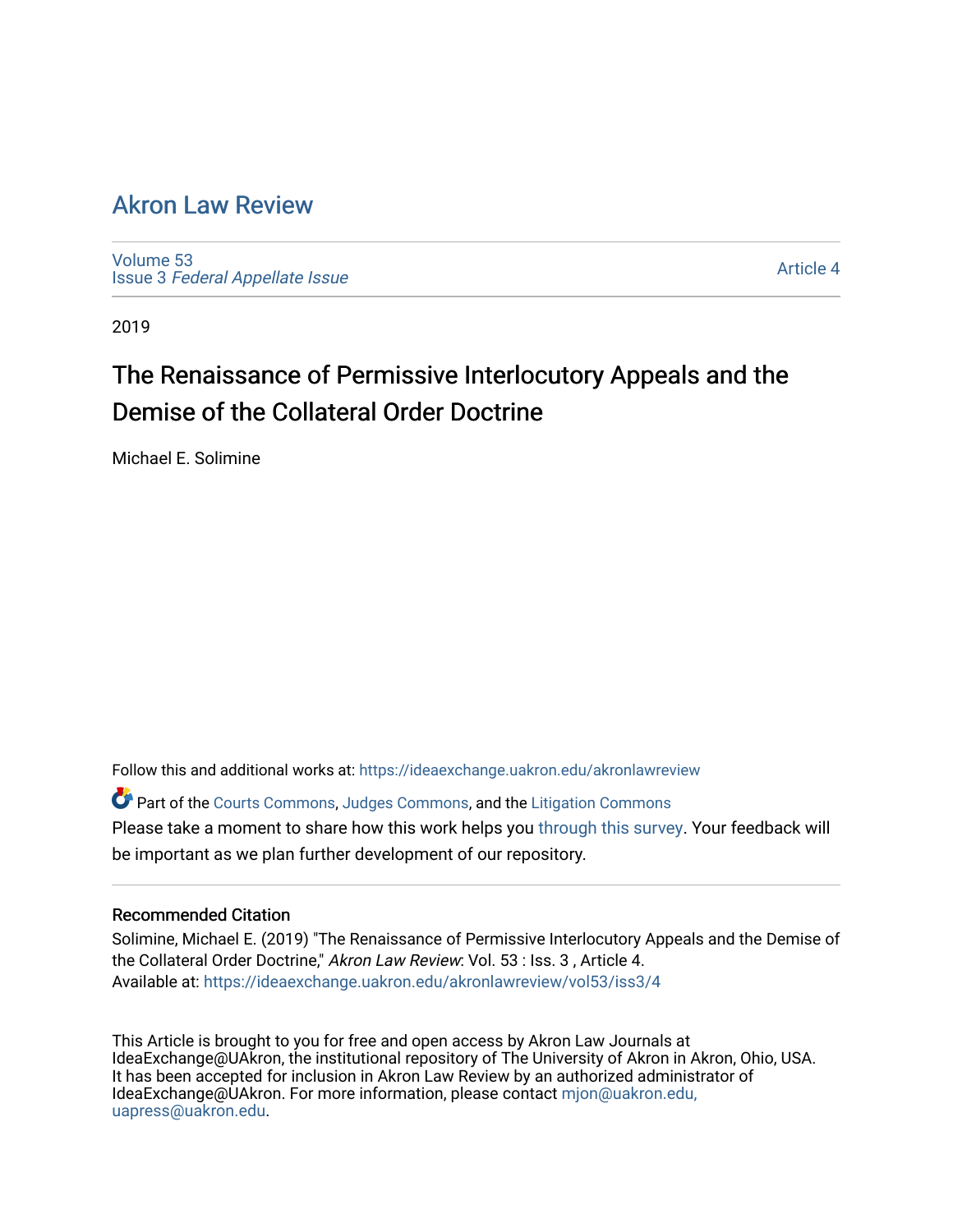# **THE RENAISSANCE OF PERMISSIVE INTERLOCUTORY APPEALS AND THE DEMISE OF THE COLLATERAL ORDER DOCTRINE**

*Michael E. Solimine[\\*](#page-1-0)*

| Ι.             |                                                    |  |  |  |  |  |  |
|----------------|----------------------------------------------------|--|--|--|--|--|--|
| $\mathbf{H}$ . | Applying (and Reviving) Permissive Interlocutory   |  |  |  |  |  |  |
|                |                                                    |  |  |  |  |  |  |
|                |                                                    |  |  |  |  |  |  |
|                |                                                    |  |  |  |  |  |  |
|                |                                                    |  |  |  |  |  |  |
| Ш.             |                                                    |  |  |  |  |  |  |
|                | A. The Collateral Order Doctrine and Its           |  |  |  |  |  |  |
|                | Discontents                                        |  |  |  |  |  |  |
|                |                                                    |  |  |  |  |  |  |
|                | B. Section 1292(b), Rulemaking, and the Collateral |  |  |  |  |  |  |
|                |                                                    |  |  |  |  |  |  |
|                | C. The Collateral Order Doctrine, Circa 2020634    |  |  |  |  |  |  |
|                |                                                    |  |  |  |  |  |  |
|                |                                                    |  |  |  |  |  |  |

# I. INTRODUCTION

A long-standing pillar of federal court litigation is the final judgment rule, currently codified in § [1](#page-1-1)291 of the Judicial Code.<sup>1</sup> It provides for one appeal as of right from rulings of district courts, but states that only "final orders" at the trial level may be appealed.<sup>[2](#page-1-2)</sup> This means that interlocutory,

<span id="page-1-0"></span><sup>\*</sup> Donald P. Klekamp Professor of Law, University of Cincinnati College of Law. This article was prepared for a symposium on Federal Appellate Procedure at the University of Akron Law School in April 2020. Thanks to Bryan Lammon, Bob Martineau, David Skidmore, and Joan Steinman for helpful comments on an earlier draft; to Joe Cecil for guidance on accessing data on litigation involving 28 U.S.C. 1292(b) in federal court; and to Alisher Kassym for research assistance. © Copyright 2020 by Michael E. Solimine.

<sup>1.</sup> 28 U.S.C. § 1291 (2018).

<span id="page-1-2"></span><span id="page-1-1"></span><sup>2.</sup> Like most courts and commentators, I use "final order" and "final judgment" interchangeably. Interpreting § 1291, the Supreme Court has stated that a "final order" is a decision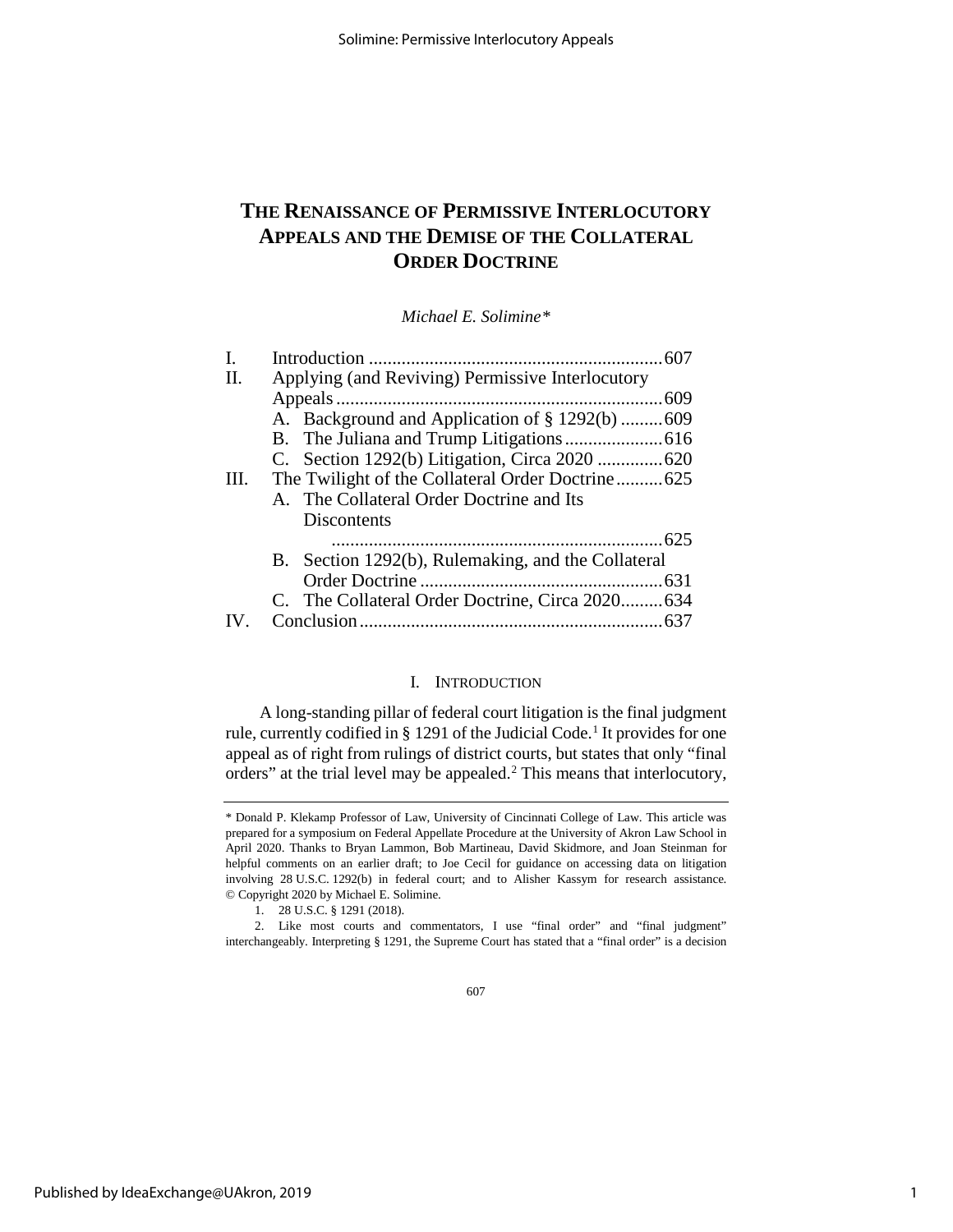non-final decisions cannot be immediately appealed. Those decisions can be appealed by the losing party as part of an appeal from a final judgment.

The reasons for the rule are well-settled. Permitting unhappy litigants to immediately appeal any and all interlocutory decisions would cause havoc with the orderly administration of trial litigation and potentially flood appellate courts with cases. Such a regime would show little deference to decisions of trial courts and could lead to wasteful litigation and decisions at the appellate level, since interlocutory decisions may be mooted out in favor of the unhappy party (i.e., that party may win, or lose, the case anyway on other grounds). Similarly settled is the necessity for some exceptions to the final judgment rule. Consider that an interlocutory decision may be mooted by subsequent events (e.g., the denial of a motion for an injunction), cause unnecessary litigation until reversed on appeal (e.g., the erroneous denial of a motion to dismiss for lack of jurisdiction), or improperly prevent a case from being litigated at all (e.g., the erroneous denial of class action certification that is the "death knell" of the litigation).

To ameliorate the harshness of the final judgment rule, Congress and the courts have developed exceptions, a full accounting of which is beyond the scope of this Article.<sup>[3](#page-2-0)</sup> Instead, I will focus on two of the exceptions: permissive interlocutory appeals, codified in § 1292(b) of the Judicial Code;<sup>[4](#page-2-1)</sup> and the collateral order doctrine. As discussed in Part II of this Article, § 1292(b) permits immediate appeals in civil cases under certain criteria, and as I have argued before, for a number of reasons is a relatively well-crafted exception, not least of which in that it requires the permission of both the district court *and* the appellate court.<sup>[5](#page-2-2)</sup> In my view this is no less true today, 30 years later. Moreover, § 1292(b) could and should have been used in at least two recent, high-profile cases to immediately review controversial interlocutory district court decisions.

which "terminate[s the] action," or "ends the litigation on the merits and leaves nothing for the court to do but execute the judgment." Ritzen Grp., Inc. v. Jackson Masonry, LLC, 140 S. Ct. 582, 586 (2020) (quoting Gelboim v. Bank of Am. Corp., 574 U.S. 405, 409 (2015)).

<span id="page-2-0"></span><sup>3.</sup> Other exceptions include immediate appeals of the grant or denials of motions for an injunction (28 U.S.C. § 1292(a) (2018)); of orders only affecting one issue out of many, or one party in a multiple party case (FED. R. CIV. P. 54(b)); of class certification decisions (FED. R. CIV. P. 23(f)); and writs of mandamus. For useful summaries and discussion of these and other exceptions, see Bryan Lammon, *Rules, Standards, and Experimentation in Appellate Jurisdiction*, 74 OHIO ST. L.J. 423 (2013); Robert J. Martineau, *Defining Finality and Appealability by Court Rule: Right Problem, Wrong Solution*, 54 U. PITT. L. REV. 717, 729–48 (1993).

<sup>4.</sup> 28 U.S.C. § 1292(b) (2018).

<span id="page-2-2"></span><span id="page-2-1"></span><sup>5.</sup> Michael E. Solimine, *Revitalizing Interlocutory Appeals in the Federal Courts*, 58 GEO. WASH. L. REV. 1165, 1175–83 (1990) (advocating greater use of interlocutory appeals in some contexts, particularly those involving § 1292(b)).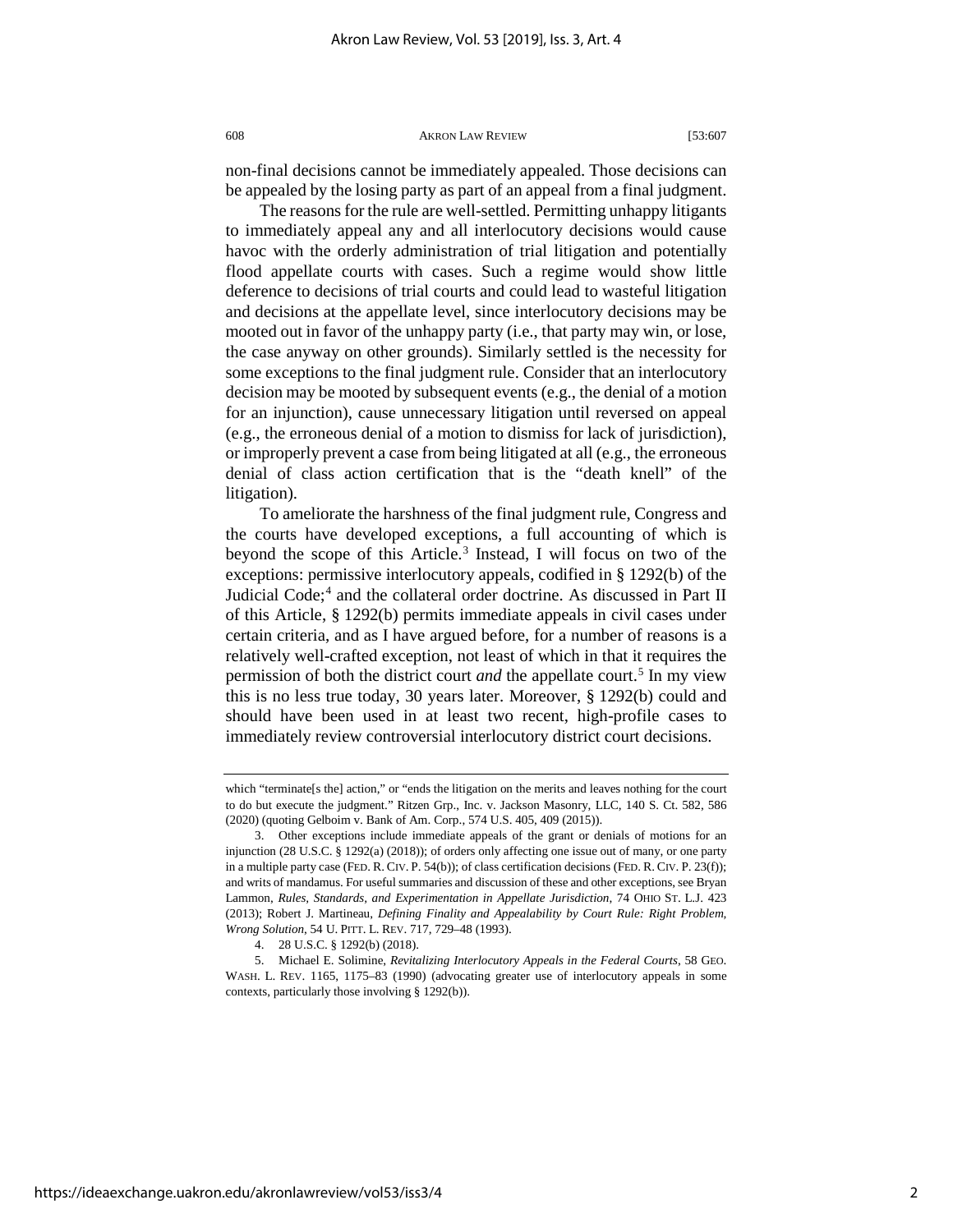Part III of the Article addresses the collateral order doctrine. This exception has been controversial almost from its inception, both for its dubious provenance (ostensibly an interpretation of the final judgment statute) and, more importantly, the difficulties in applying the doctrine in a principled and coherent fashion. Those issues have been extensively addressed before, $6$  but what is worthy of further attention is the linkage of the doctrine to § 1292(b) appeals. The institutional standing of the doctrine is on uncertain grounds given the very existence of § 1292(b), enacted in 1958, and statues passed in 1990 and 1992 which permit rulemaking by the courts to create exceptions to the final judgment rule. True, the Supreme Court has ameliorated the problems of the doctrine by (mostly) narrowly construing it, but at the same time the Court has frequently pointed to § 1292(b) appeals as a more appropriate exception. Courts should take that advice seriously by applying § 1292(b), when appropriate, more often and, likewise, continue to narrowly interpret the collateral order doctrine or, better yet, do away with it entirely.

# II. APPLYING (AND REVIVING) PERMISSIVE INTERLOCUTORY APPEALS

This Part of the Article discusses the passage of, and controversies associated with the application of interlocutory appeals under, 28 U.S.C. § 1292(b); the application of this provision in recent, controversial appellate litigation; and how courts should apply § 1292(b) going forward.

# *A. Background and Application of § 1292(b)*

Some version of the final judgment rule has statutorily existed since the beginning of the federal court system.<sup>[7](#page-3-1)</sup> The Supreme Court has frequently extolled the virtues of the rule. In one recent formulation, it said that while a "party is entitled to a single appeal, to be deferred until final judgment has been entered, . . . [p]ermitting piecemeal, prejudgment appeals . . . undermines 'efficient judicial administration' and encroaches upon the prerogatives of district court judges, who play a 'special role' in managing ongoing litigation."<sup>[8](#page-3-2)</sup> The "justification for immediate appeal," the Court continued, "must therefore be sufficiently strong to overcome the usual benefits of deferring appeal until litigation conclude[d]."[9](#page-3-3)

<span id="page-3-1"></span><span id="page-3-0"></span><sup>6.</sup> *See infra* Part III(B).

<sup>7.</sup> Martineau, *supra* note 3, at 726–29.

<sup>8.</sup> Mohawk Indus., Inc. v. Carpenter, 558 U.S. 100, 106 (2009) (internal citation omitted).

<span id="page-3-3"></span><span id="page-3-2"></span><sup>9.</sup> *Id.* at 107.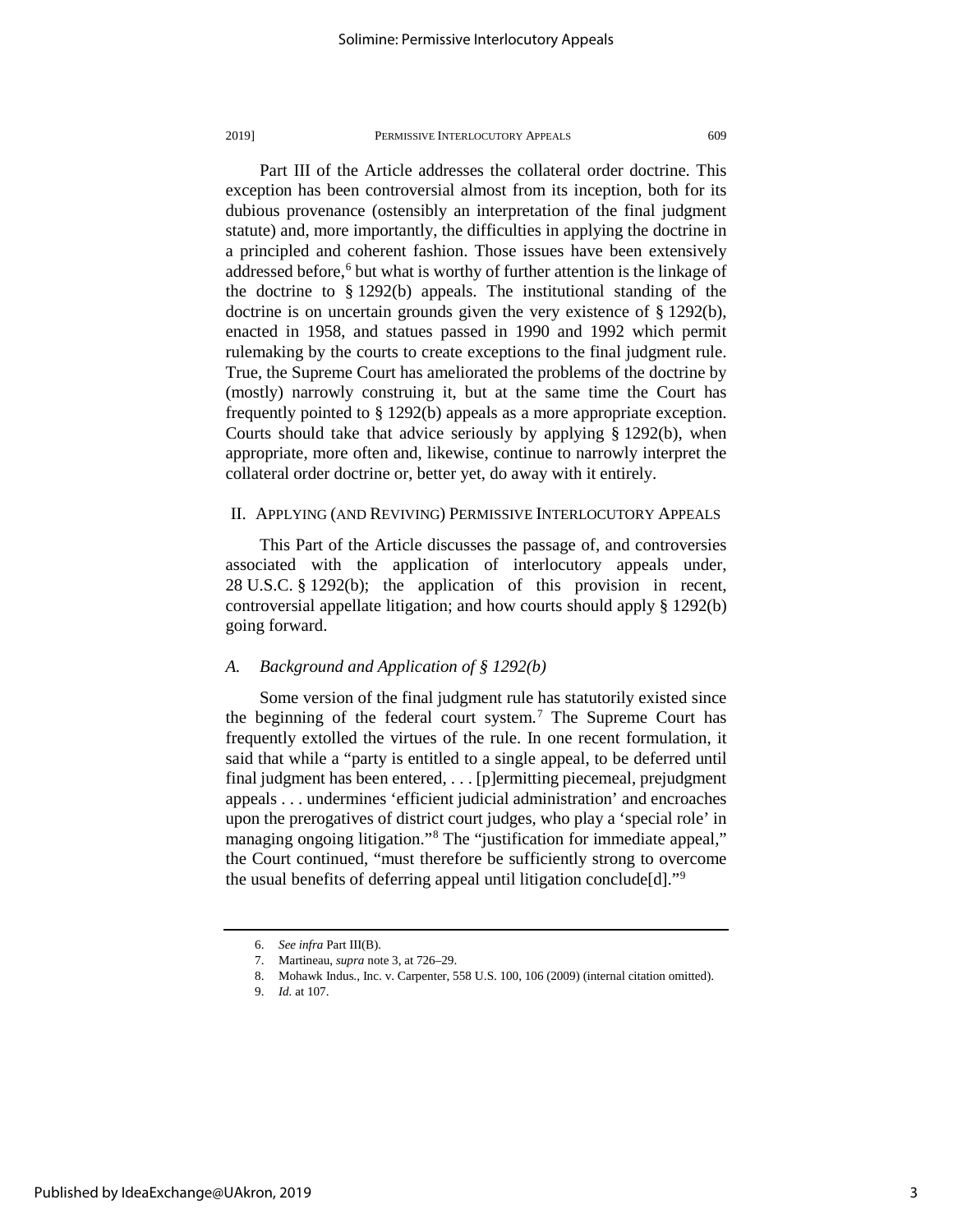Consequently, it is not surprising that since the birth of the final judgment rule, Congress and federal courts have established mechanisms for exceptions to the rule. One of those exceptions is the Interlocutory Appeals Act, passed in 1958<sup>[10](#page-4-0)</sup> and codified in § 1292(b) of the Judicial Code[.11](#page-4-1) As contemporaneously observed by Charles Alan Wright, the provision "represents a middle view between those who opposed any broadening of interlocutory review and those who favored giving the appellate courts discretion to entertain any interlocutory appeal they wished regardless of certification by the trial judge."<sup>[12](#page-4-2)</sup>

The middle ground is expressed in several ways, most notably with the requirement of dual certification of an immediate appeal by both the district judge and the court of appeals. And not simply any issue can be certified; both levels of courts must find that several criteria must be satisfied: there must be a "controlling issue of law," upon which there is a "substantial ground for difference of opinion," such that an immediate appeal "may materially advance the termination of the litigation."[13](#page-4-3) The drafters intended to open a narrow exception to the final judgment rule, to be used in only "exceptional cases where a decision of the appeal may avoid protracted and expensive litigation . . . where a question which would be dispositive of the litigation is raised and there is serious doubt as to how it should be decided.  $\ldots$ <sup>[14](#page-4-4)</sup>

In the six decades since its passage, courts have continued to debate the contours of these criteria. A full description of that debate is unnecessary here. Suffice it to say that lower courts continue to tangle over the precise meaning of the elements of § 1292(b). Thus, it is not clear how "controlling" an issue of law must be, that is, whether a reversal of the district court decision would necessarily lead to a final judgment for

<sup>10.</sup> Pub. L. No. 85-919, 72 Stat. 17770 (1958).

<span id="page-4-1"></span><span id="page-4-0"></span><sup>11. &</sup>quot;When a district judge, in making in a civil action an order not otherwise appealable under this section, shall be of the opinion that such an order involves a controlling issue of law as to which there is a substantial grounds for difference of opinion and that an immediate appeal from the order may materially advance the ultimate termination of the litigation, he shall so state in writing in such order. The Court of Appeals may thereupon, in its discretion, permit an appeal to be taken from such order, if application is made to it within ten days after entry of the order: *Provided*, *however*, That an application for an appeal hereunder shall not stay proceedings in the district court unless the district judge or the Court of Appeals or a judge thereof shall so order." 28 U.S.C. § 1292(b) (2018) (emphasis in original).

<span id="page-4-4"></span><span id="page-4-3"></span><span id="page-4-2"></span><sup>12.</sup> Charles Allan Wright, *The Interlocutory Appeals Act of 1958*, 23 F.R.D. 199, 202 (1959) (footnote omitted). For further discussions of the legislative history, see Solimine, *supra* note 5, at 1171–72; Note, *Interlocutory Appeals In the Federal Courts Under 28 U.S.C. § 1292(b)*, 88 HARV. L. REV. 607, 610–12 (1975).

<sup>13.</sup> *See* 28 U.S.C. § 1292(b) (2018).

<sup>14.</sup> Wright, *supra* note 12, at 204 (quoting the legislative history).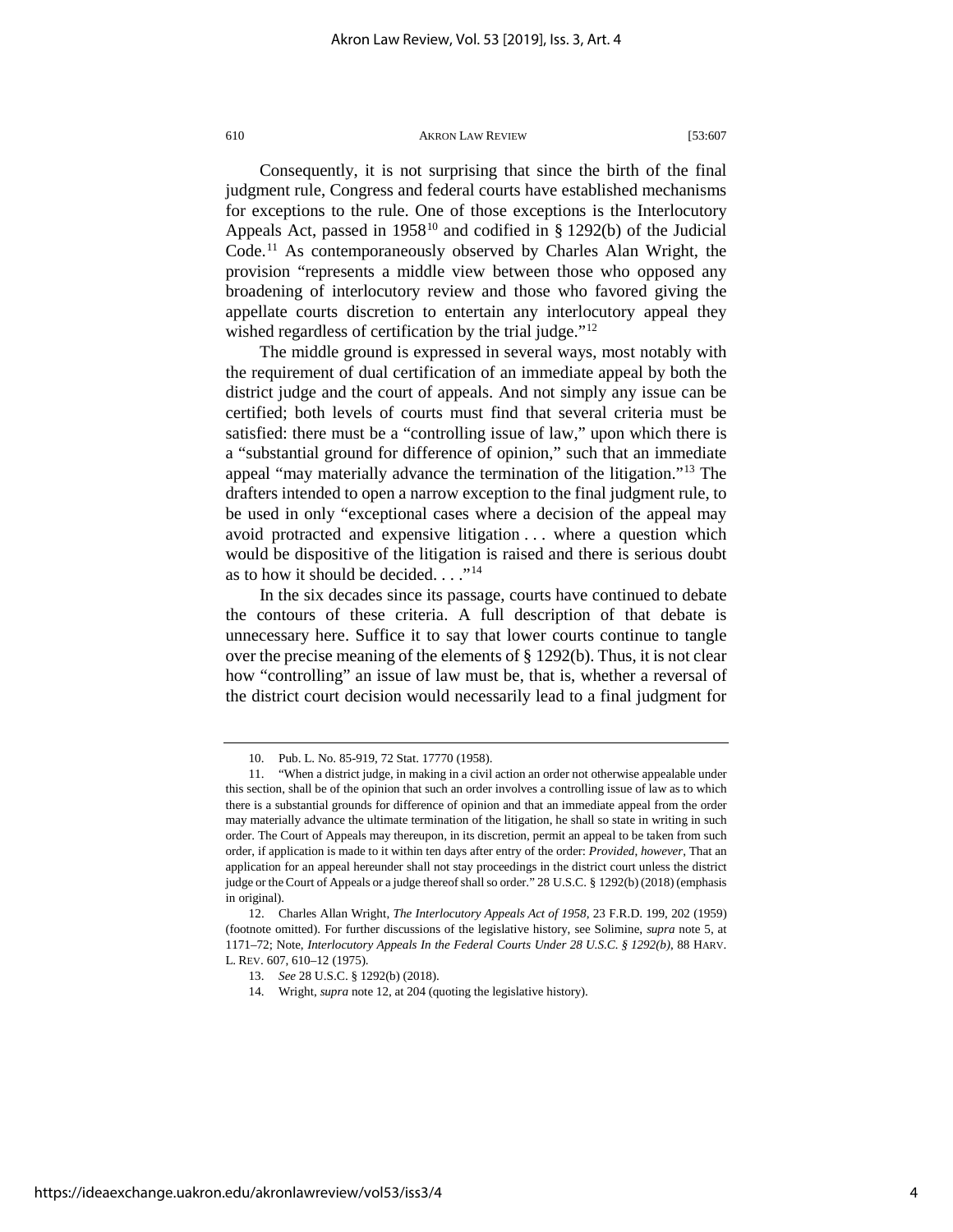the appealing party.[15](#page-5-0) Some authorities suggest that a reversal can be considered to have met this language, even if it would not in inexorably lead to a reversal of a final judgment against the appealing party, "if interlocutory reversal might save time for the district court, and time and expense for the litigants."<sup>[16](#page-5-1)</sup> Similarly, some courts have been unclear about how to interpret a question of *law* in this context, as presumably opposed to one of *fact*, or an issue typically left to district court discretion.<sup>[17](#page-5-2)</sup>

Nor has it been clear how to determine if there is a "substantial ground for a difference of opinion," or if an immediate appeal will "materially advance the termination of the litigation." Many courts, not surprisingly or inappropriately, appear to assume that the statutory criteria should be applied in an interrelated fashion, so that if there is a controlling issue of law, an immediate appeal will likely advance the termination of the litigation. $18$ 

The most contentious issue regarding the interpretation of § 1292(b) has been the assertion that its use should be restricted to "exceptional" or "big" cases. Such a restriction has some basis in the legislative history, as already noted,<sup>[19](#page-5-4)</sup> as well as the common sense notion that if  $\S$  1292(b) is interpreted too broadly, it could generate too many appeals. But the restriction finds no basis in the legislative text, and properly understood the legislative history is simply referring to cases that, all things being equal, are more likely to satisfy the statutory criteria.<sup>[20](#page-5-5)</sup>

Nonetheless, these differing interpretations have persisted, in part, because the Supreme Court has frequently and favorably cited § 1292(b) as an option for litigants seeking interlocutory review, albeit in dicta and with relatively little discussion of the proper interpretation or application

<sup>15.</sup> Solimine, *supra* note 5, at 1172.

<span id="page-5-2"></span><span id="page-5-1"></span><span id="page-5-0"></span><sup>16.</sup> CHARLES ALAN WRIGHT, ET AL., FEDERAL PRACTICE AND PROCEDURE § 3930, at 426 (2d ed. 1996) (footnote omitted).

<sup>17.</sup> *Id.* at 427–29.

<sup>18.</sup> *Id.* at 432–38; Solimine, *supra* note 5, at 1173 n.50.

<sup>19.</sup> *See supra* note 14 and accompanying text.

<span id="page-5-5"></span><span id="page-5-4"></span><span id="page-5-3"></span><sup>20.</sup> WRIGHT, *supra* note 16, § 3929 at 365–70 (arguing against "exceptional" case requirement on textual grounds and noting that many courts do not follow it); Solimine, *supra* note 5, at 1173, 1193–95 (summarizing the dispute and arguing against a strict "big case" requirement). In referencing the legislative history of § 1292(b) and other laws in this Article, I am aware of contemporary norms of legislative interpretation that give the primary if not exclusive role to the text of the statute. I have previously argued that my views of the proper interpretation of § 1292(b) do not depend on what interpretative role, if any, one gives to legislative history in addition to the text. Solimine, *supra* note 5, at 1193–94 n.152. I stand by this conclusion and extend it to the 1990 and 1992 laws discussed later in this Article.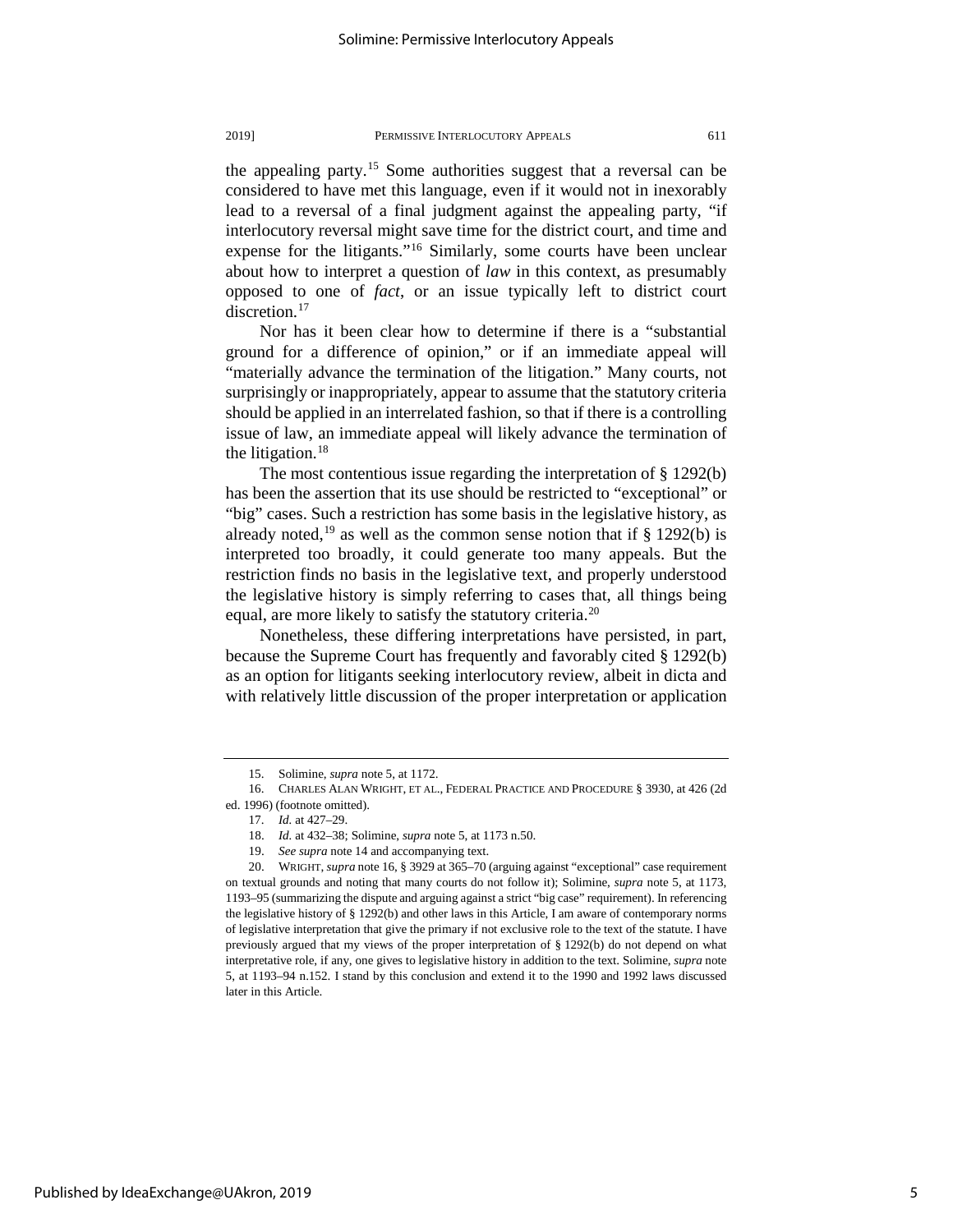of the criteria.[21](#page-6-0) (I shall have more to say below about the jurisprudential significance of these references for the scope of the collateral order doctrine.) Despite this lack of guidance, by and large the lower courts appear to be interpreting and applying § 1292(b) in a measured and useful way. The late Charles Alan Wright and his co-authors have persuasively argued that while § 1292(b) is designed "for the purpose of minimizing the total burdens of litigation on parties and the judicial system by accelerating or at least simplifying trial court proceedings," it "might serve the additional purposes of avoiding that hardship does not result from the length of the proceedings alone, or of providing a vehicle for appellate review of issues that characteristically evade review on appeal from a final judgment."[22](#page-6-1) They continue: "[T]he flexible procedures of § 1292(b) would offer many advantages over the often contorted finality doctrines that courts have found useful or even necessary[,]" and that "[l]iteralistic interpretation of the [statutory criteria] should not stand in the way."[23](#page-6-2)

<span id="page-6-0"></span><sup>21.</sup> *See, e.g.*, Gelboim v. Bank of Am. Corp., 574 U.S. 405, 416 (2015); Mohawk Indus., Inc. v. Carpenter, 558 U.S. 100, 110–11 (2009); Swint v. Chambers Cty. Comm'n, 514 U.S. 35, 46–47 (1995); Digital Equip. Corp. v. Desktop Direct, Inc., 511 U.S. 863, 883 (1994); Gulfstream Aerospace Corp. v. Mayacamas Corp., 485 U.S. 271, 288 (1988); Van Cauwenberghe v. Biard, 486 U.S. 517, 529–30 (1988); Richardson-Merrell Inc. v. Kollar, 472 U.S. 424, 435 (1985); Firestone Tire & Rubber Co. v. Risjord, 449 U.S. 368, 378 n.13 (1981); Coopers & Lybrand v. Livesay, 437 U.S. 463, 474–75 (1978). *See also* Cunningham v. Hamilton Cty., 527 U.S. 198, 210 (1999) (referring to interlocutory appeal options found in 28 U.S.C. § 1292(a)–(c)). *But see* Caterpillar Inc. v. Lewis, 519 U.S. 61, 74 (1996) (asserting that "[r]outine resort to § 1292(b) requests would hardly comport with Congress' design to reserve interlocutory review for 'exceptional' cases while generally retaining for the federal courts a firm final judgment rule.") (quoting Coppers & Lybrand v. Livesay, 437 U.S. 463, 475 (1978) (quoting Fisons, Ltd. v. United States, 458 F.2d 1241, 1248 (7th Cir. 1972), cert. denied, 405 U.S. 1041 (Apr. 3,1972)).

<sup>22.</sup> WRIGHT, *supra* note 16, at 439 (footnotes omitted).

<span id="page-6-2"></span><span id="page-6-1"></span><sup>23.</sup> *Id.* at 441. This pragmatic approach is arguably illustrated by two influential decisions by Judge Richard Posner. In *Ahrenholz v. Bd. of Trustees*, 219 F.3d 674 (7th Cir. 2000), a district judge had denied a defendant's motion for summary judgment in an employment discrimination case on the ground that the plaintiff had established a prima facie case of retaliation. But without explanation, the district judge certified a § 1292(b) appeal. *Id.* at 676. Judge Posner found that the statutory criteria had not been satisfied. Conceding that those criteria "unfortunately, are not as crystalline as they might be," the statute, he held, "was not intended to make denials of summary judgment routinely appealable," in part because "to decide whether summary judgment was properly granted requires hunting through the record" assembled in support of and opposing the motion. *Id.* at 676–77. That would be at variance with the statute's limit to issues of law. Contrast *Ahrenholz* with *In re Text Messaging Antitrust Litigation*, 630 F.3d 622 (7th Cir. 2010). There the appellate court, again by Posner, held that a denial of a Rule 12(b)(6) motion to dismiss in an antitrust case did satisfy the § 1292(b) criteria. The appeal did not seek the review or overturning of findings of fact, but rather presented a controlling issue of law (even though a reversal was not certain to end the case, *id.* at 624), namely the sufficiency of pleadings in light of the Supreme Court's then-relatively recent decision of *Bell Atlantic Corp. v. Twombly*, 550 U.S. 544 (2007). *Ahrenholz* was distinguished on the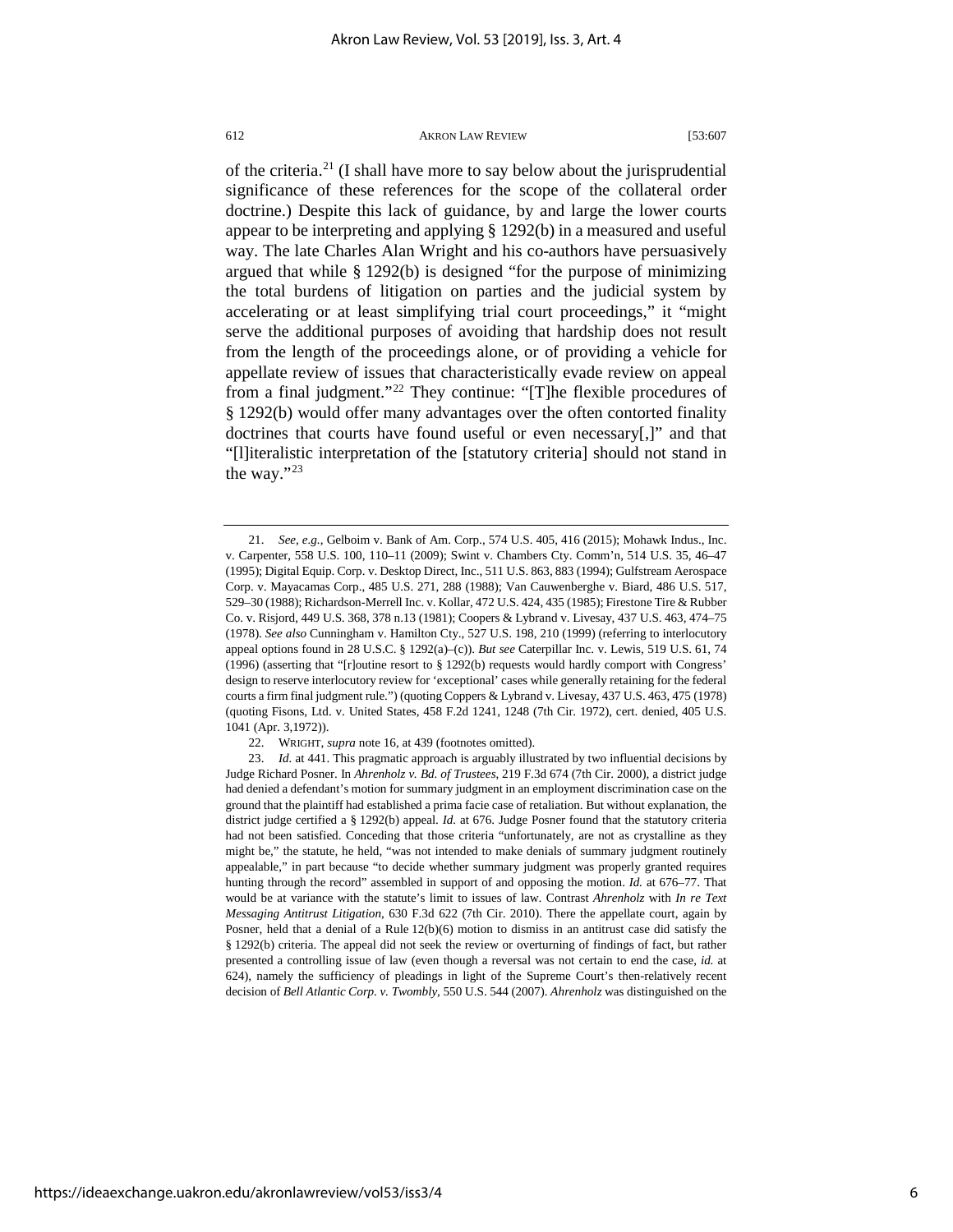Almost 30 years ago I advanced similar views, arguing that a broader reading of the statute was compatible with the statutory text and legislative history. It would also be appropriate in light of the dual certification requirement (which means two levels of courts have presumably considered but rejected the usual disruptive effects of interlocutory appeals), could lead to more settlements (by making the law clearer in a particular case) and expose the courts of appeals to a richer diet of issues (including those often subsumed in a final judgment), which could systematically inure to the benefit of district and appellate judges, and litigants. $24$  Even when the appellate court affirms the decision, that does not show that an immediate appeal was unnecessary, because it will likely clarify a legal issue for that case, and other similar cases.<sup>[25](#page-7-1)</sup> A broader use of § 1292(b) is also supported by a recognition of fewer cases going to trial in the federal system (and fewer appeals from trials), with the concomitant rise in the importance of pretrial rulings, especially (though not only) those potentially dispositive of the case.<sup>[26](#page-7-2)</sup>

Taken as a whole, both district courts and courts of appeals appear to be applying § 1292(b) in a measured fashion, and it has neither fallen into disuse nor carved out a significant exception to the final judgment rule. The Administrative Office (AO) of the U.S. Courts collects some data on the use of  $\S 1292(b)$ , but has not publicly reported that data for several

basis that the case did not involve "hunting through a record," and this case did present the thenunsettled issue of how to apply *Twombly*, especially in antitrust cases. *Id.* at 626.

<span id="page-7-0"></span><sup>24.</sup> *See* Solimine, *supra* note 5, at 1179–83. As Professor Wright notes, WRIGHT, *supra* note 16, at 439 n.49, a narrower view of the statute, than that favored by Wright or myself, is advanced in Note, *supra* note 12, at 609, which would limit the its application "to vindicate only . . . the avoidance of unnecessary trial proceedings." *Id.* This focus would exclude the additional goals of "providing an opportunity to review orders of the trial court before they irreparably modify the rights of the litigants," or to supervise "the development of the law by providing a mechanism for resolving conflicts among trial courts on issues not normally open on final appeal." *Id.* (footnotes omitted). The Note argues, among other things, that the examples given in the legislature history are more supportive of a narrower application of the statute. *Id.* at 611–12. In a recent decision acknowledging the existence and relevance of § 1292(b), albeit without directly discussing its application, the Supreme Court somewhat incongruously added a "see generally" cite to *both* my article, Solimine, *supra* note 5, and the Note, *supra* note 12. *Gelboim*, 574 U.S. 405, 416. Professor Wright and his treatise coauthors are not cited, though they argue for a flexible approach to interpreting the statute, see WRIGHT, *supra* note 16, § 3939 at 370. It would be inappropriate to glean any strong view about the differing approaches to § 1292(b) from these spare citations.

<sup>25.</sup> *See* Solimine, *supra* note 5, at 1198.

<span id="page-7-2"></span><span id="page-7-1"></span><sup>26.</sup> *See* Adam N. Steinman, *Reinventing Appellate Jurisdiction*, 48 B.C. L. REV. 1237, 1240– 41 (2007). *See also* Pauline Kim, et al., *How Should We Study District Judge Decision-Making?*, 29 WASH. U. J.L. & POL'Y 83, 92 (2009) (pointing out that "a substantial portion of the district judge's work" are various pretrial rulings that "are usually not final decisions and therefore are only rarely reviewed by courts of appeals.") (footnote omitted); John H. Langbein, *The Disappearance of Civil Trial in the United States*, 122 YALE L.J. 522, 524 (2012) (stating that in recent years only about 1% of cases go to trial in the federal courts).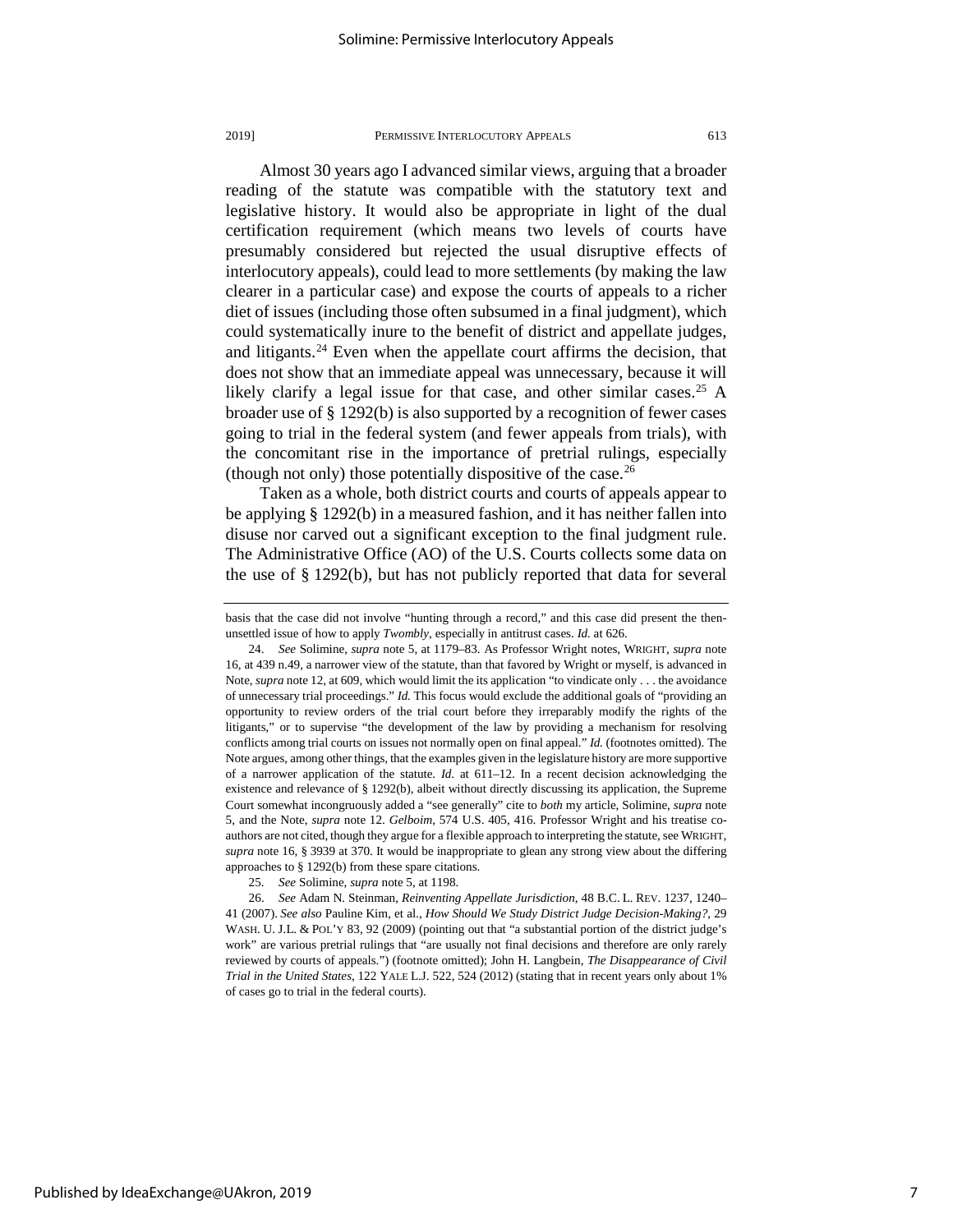8

<span id="page-8-4"></span>https://ideaexchange.uakron.edu/akronlawreview/vol53/iss3/4

decades.[27](#page-8-0) Three decades ago I accessed data from the AO, and it showed an average of about 280 certifications from the district courts during a five-year period. And of those, about 100 or 36% were accepted on average each year by the courts of appeals.[28](#page-8-1)

To determine if the use of § 1292(b) had changed over two decades later, I again accessed data from the AO for the years 2015 to 2019 regarding the number and disposition of § 1292(b) appeals accepted by the circuit courts.[29](#page-8-2) The relevant data is collected in the Appendix to this Article. As the Appendix indicates, the data for recent years is remarkably similar to the previous period.<sup>[30](#page-8-3)</sup> For each year, the number of terminations on the merits of cases that come up via § 1292(b) for all of the circuits ranged from 106 to 80, with a yearly average of 93.2. Indeed, the number of such appeals resulting in decisions on the merits in the circuit courts was slightly below the analogous figures some thirty years ago.

Complimentary data has recently been reported by researchers at the Federal Judicial Center.<sup>[31](#page-8-4)</sup> They accessed data from the AO from October 1, 2013, through June 30, 2019, and found that 636 applications under §

31. EMERY G. LEE III, JASON A. CATONE & KRISTIN A. GARRI, FEDERAL JUDICIAL CENTER, PERMISSIVE INTERLOCUTORY APPEALS, 2013-2019 (2020).

<sup>27.</sup> WRIGHT, *supra* note 16, § 3929 at 363.

<span id="page-8-1"></span><span id="page-8-0"></span><sup>28.</sup> Solimine, *supra* note 5, at 1176 (reporting data by circuit from 1985 to 1989). Certification by the courts of appeals was over 50% in the 1960s, *id.* at 1174, and the lower rate years later might be attributable to concerns over higher caseloads.

<span id="page-8-2"></span><sup>29.</sup> I am grateful to Gary Yakimov, Chief Data Officer, Judiciary Data & Analysis Office, Administrative Office of the United States Courts, and his colleagues for supplying me with this data, since it is not reported in this detail in the AO's Annual Report. *See* e-mail from Gary Yakimov, Chief Data Officer, Judiciary Data & Analysis Office, Administrative Office of the United States Courts to author (August 26, 2019, 4:35 PM) (on file with author). Mr. Yakimov and his colleagues do not necessarily share any of my analysis of the data. The AO's Annual Report reports data on the termination of *all* interlocutory appeals in the circuits (i.e., under § 1292(b), FED. R. CIV. P. 23(f), and various other proceedings), *see* ANNUAL REPORT OF THE DIRECTOR OF THE ADMINISTRATIVE OFFICE OF THE UNITED STATES COURTS tbl. 2.7 (2018), but does not further provide the detail on § 1292(b) reported in the Appendix.

<span id="page-8-3"></span><sup>30.</sup> The data reflects the terminations on the merits of accepted § 1292(b) appeals on a yearly basis, as of June 30 on the five years in question, for all circuits except the Federal Circuit. Unfortunately, the recent data does not include information on how many applications for certification from district courts were filed in the circuit courts during the years in question, and per the dual certification requirement accepted by the appellate court. As of 2010, these applications were treated and counted in as appeals and were not separately accounted for. See e-mail from Tiffanie Snyder, Appellate, BAP and Judges Program Manager, Department of Program Services, Administrative Office of the U.S. Courts, to Michael E. Solimine (Aug. 28, 2019, 3:24 PM) (citing Memorandum on New Statistical Reporting Requirements for Courts of Appeals and Bankruptcy Appellate Panels from Steven R. Schlesinger, Chief Statistics Division, Administrative Office of the United States Courts to Clerks, United States Courts of Appeals and Bankruptcy Appellate Panels (Sept. 20, 2011)) (e-mail and memorandum on file with author).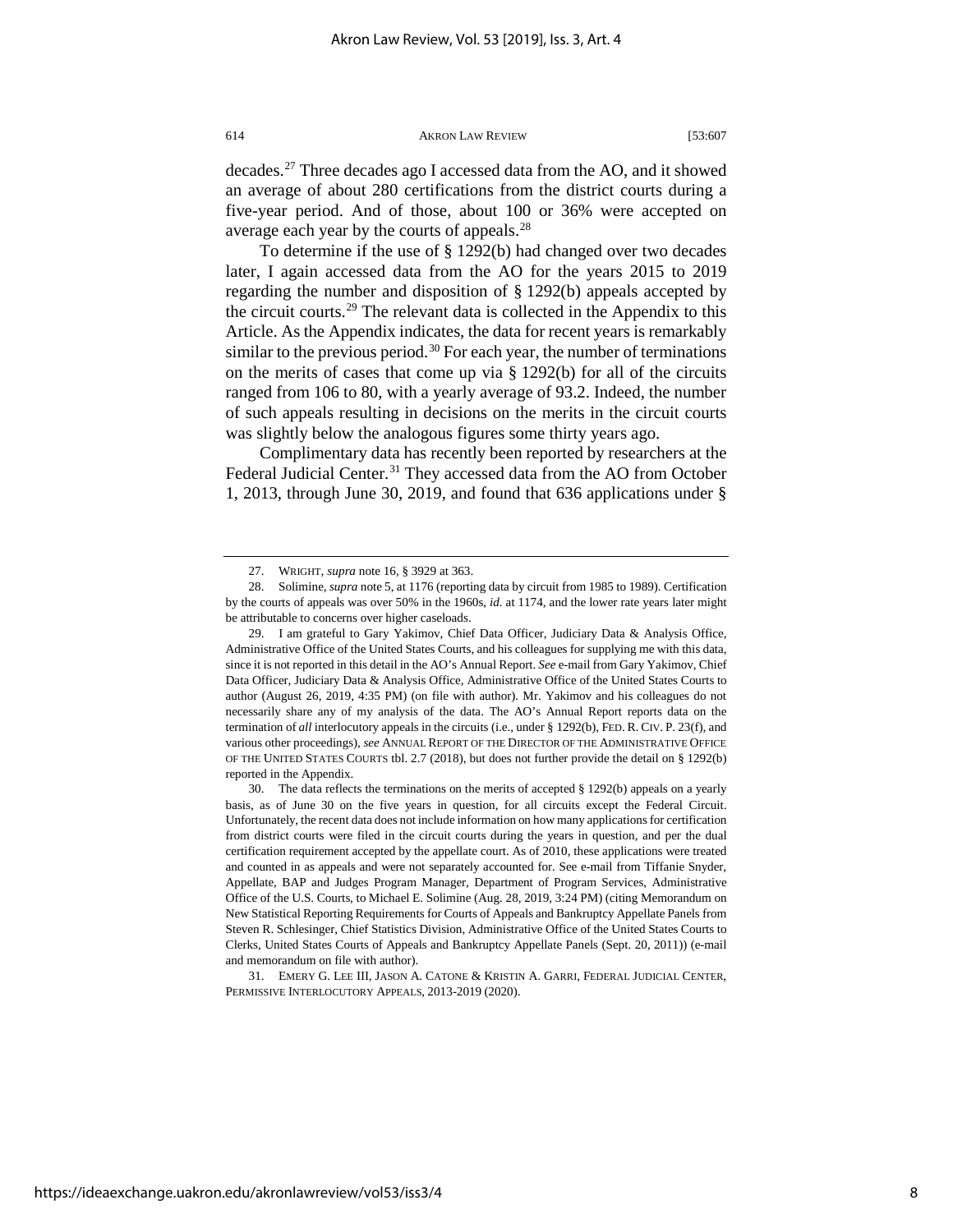1292(b) were terminated in the Courts of Appeals during that period.[32](#page-9-0) Of those, 101 were terminated on procedural grounds, and of the reminder, 52% were granted.<sup>[33](#page-9-1)</sup> The number of appellate decisions on the merits generated by § 1292(b) is very similar to that reported in the Appendix, while the rate of granting applications is higher than that found thirty years ago.

With regard to certification by district courts, it is sometimes suggested that district judges are especially reluctant to voluntarily certify § 1292(b) appeals given the potentially disruptive effect of such appeals on normal case management.<sup>[34](#page-9-2)</sup> Whether these assumptions are well-grounded is not clear.<sup>[35](#page-9-3)</sup> So to gauge recent judicial behavior, I conducted a study of judicial rulings on motions to certify § 1292(b) appeals in 2018. There were 248 such rulings, and 39 (15.7%) were granted.<sup>[36](#page-9-4)</sup>

These are obviously small numbers given the large civil dockets of both courts. If anything, it suggests both district courts and the court of appeals are reluctant to certify such appeals. This is especially true given that there is no indication that  $\S 1292(b)$  certification requests are overwhelming either the district or circuit courts, and that the Supreme Court itself has frequently touted the use of § 1292(b) as a Congressionally-sanctioned avenue for interlocutory appeals.

<sup>32.</sup> *Id.* at 1–2.

<span id="page-9-1"></span><span id="page-9-0"></span><sup>33.</sup> *Id.* The FJC reports variation among the circuits, with among other things the Second, Fifth, Sixth and Ninth Circuits having relatively higher rates of granting applications, and higher numbers of appeals decided on the merits, as compared to other circuits. *Id.* at 2. This is similar to the data reported in the Appendix.

<span id="page-9-2"></span><sup>34.</sup> *E.g.*, Daniel Klerman, *Posner and Class Actions*, 86 U. CHI. L. REV. 1097, 1103 (2019); Martin H. Redish, *The Pragmatic Approach to Appealability in the Federal Courts*, 75 COLUM. L. REV. 89, 108–09 (1975).

<span id="page-9-3"></span><sup>35.</sup> As far as I know, there is no official complication of data on how often § 1292(b) motions are made and of the rate on which they are granted or denied. In my prior study, I conducted a review of officially published decisions by district judges on motions to certify § 1292(b) appeals, and for the three years of 1987 through 1989, found that there were 102 such decisions, with 61 of those being granted. *See* Solimine, *supra* note 5, at 1197–98.

<span id="page-9-4"></span><sup>36.</sup> The search on Lexis for the decisions used "1292(b)" as a search term. See e-mail from Alisher Kassym to Michael E. Solimine (Oct. 3, 2019, 1:25 PM) (on file with author). A list of the decisions and their dispositions are on file with the author. The much greater number of decisions from one year, as opposed the smaller number over three years I previously found (see *supra* note 35) is likely due in large part to the prior study being restricted to officially published decisions, while the one from 2018 included both those and officially unpublished decisions only reported on Lexis. That said, data from one year from a database that likely does not capture all such motions should be viewed with some caution. Anecdotally, it seems that some district judges and U.S. Magistrate Judges are lukewarm at best to granting § 1292(b) motions, still insisting that the issues be "exceptional." *See, e.g.*, Bailey v. Verso Corp., No. 3:17-cv-332, 2019 WL 665354, at \*1 (S.D. Ohio Feb. 15, 2019) (denying motion); Pinkston v. Univ. of S. Fla. Bd. of Regents, No. 8:18-cv-2651-T-33SPF, 2019 WL 1877340, at \*2 (M.D. Fla. Apr. 26, 2019) (same, and referring to § "1292(b)'s high burden").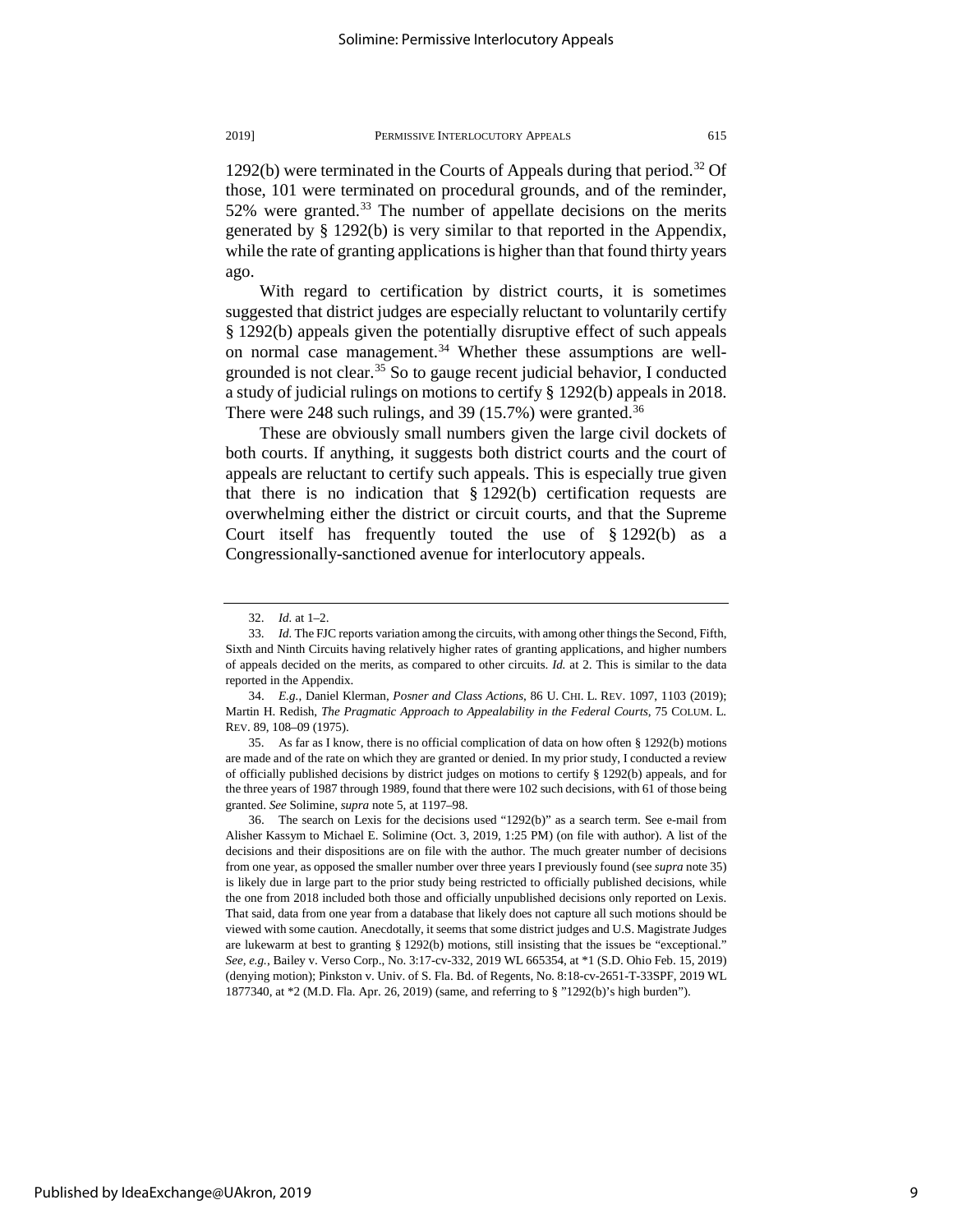# *B. The Juliana and Trump Litigations*

Despite its value to federal judges and lawyers, it must be admitted that § 1292(b) has a relatively low profile outside the legal community (and maybe inside that community too). There have been two high-profile exceptions to this generalization in the past two years.

One is the *Juliana v. United States* climate change case. That was a case brought in 2015 by a group of children in federal court in Oregon, who argued that actions, or inaction, by the federal government to ameliorate the deleterious effects of climate change in general and the rise of greenhouse gases in particular was violating their constitutional rights. The case raises a host of complex procedural and substantive issues, including standing, the political question doctrine, substantive due process and other constitutional law doctrines, and the propriety of the wideranging injunctive sought by the plaintiffs against the federal government.[37](#page-10-0)

Both the Obama and Trump administrations defended the case by filing motions to dismiss on the grounds mentioned above. The district judge denied the motions,<sup>[38](#page-10-1)</sup> and further denied a motion to certify a  $§$  1292(b) appeal.<sup>[39](#page-10-2)</sup> Seeking to avoid discovery and a trial on the merits, the government then attempted interlocutory review by writs of mandamus, which were denied by the Ninth Circuit. Undeterred, the government sought mandamus relief in the Supreme Court. In two orders in 2018, the Supreme Court denied the writs without prejudice but remanded for further consideration of the government's defenses. In unusually blunt language, the Court in the first order observed that the "breadth" of plaintiffs' "claims [were] striking," and added that "the justiciability of those claims presents substantial ground for difference of opinion," a seeming reference to the language of § 1292(b), though the statute was not cited.<sup>[40](#page-10-3)</sup> In the second order, denying a stay until a writ of mandamus could be ruled upon, the Court noted that the district court had failed to certify a § 1292(b) appeal, and further quoted its earlier order paraphrasing the language of the statute.<sup>41</sup> The Court denied the stay in

<span id="page-10-0"></span><sup>37.</sup> For a useful discussion of all of these issues, see Bradford Mank, *Does the Evolving Concept of Due Process in* Obergefell *Justify Judicial Regulation of Greenhouse Gases and Climate Change?*: Juliana v. United States, 52 U.C. DAVIS L. REV. 855 (2018).

<sup>38.</sup> Juliana v. United States, 217 F. Supp. 3d 1224 (D. Ore. 2016).

<span id="page-10-4"></span><span id="page-10-3"></span><span id="page-10-2"></span><span id="page-10-1"></span><sup>39.</sup> Juliana v. United States, No. 6:15-cv-01517-TC, 2017 WL 2483705, at \*2 (D. Ore. June 8, 2017). The district judge adopted a report and recommendation of the U.S. Magistrate Judge assigned to the case to deny the certification. *Id.*

<sup>40.</sup> United States v. U.S. District Court, 139 S. Ct. 1, 1 (2018).

<sup>41.</sup> *In re* United States, 139 S. Ct. 452, 453 (2018).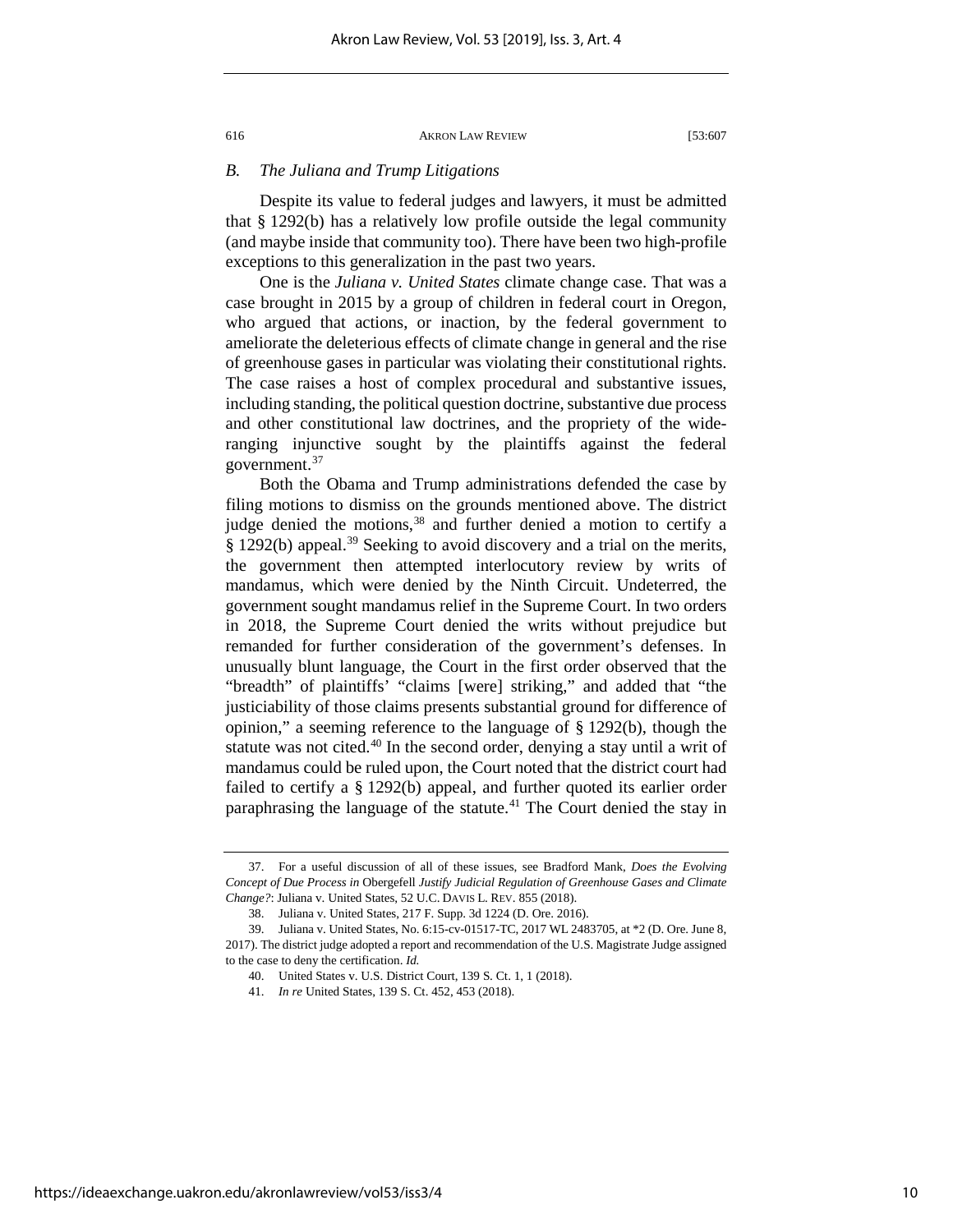part because the government had not first requested mandamus relief from the Ninth Circuit, but in doing so the Court seem to be strongly suggesting that the courts below use  $\S 1292(b)$  as a vehicle to obtain immediate appellate review of the defenses.<sup>[42](#page-11-0)</sup>

If only reluctantly, the lower courts followed that advice. Not long after, the district judge revisited the § 1292(b) motion by reviewing the protracted litigation to date, noting at some length the values of the final judgment rule and what she considered to be the narrow interpretation of that statute.<sup>[43](#page-11-1)</sup> "Trial courts across the country[,]" she added, "address complex cases involving similar jurisdictional, evidentiary, and legal questions as those presented here without resorting to certifying for interlocutory appeal."[44](#page-11-2) While "stand[ing]" by her "prior rulings on jurisdictional and merits issues," the court acknowledged that she took "particular note of the recent orders" by the Supreme Court, and "upon reconsideration" and without further explanation certified the § 1292(b) appeal.[45](#page-11-3)

Shortly thereafter, a panel on the Ninth Circuit accepted the appeal, with the court explanation that the "district court properly concluded that the issues presented in this case satisfied the standard set forth in § 1292(b) and properly exercised its discretion in certifying the case for interlocutory appeal."[46](#page-11-4) One judge on the panel issued a four-page dissent. The dissenting judge stated that despite the holding by the district judge, that decision, when "read as a whole," indicated that the district judge did *not* think that the  $\S$  1292(b) criteria had been satisfied.<sup>[47](#page-11-5)</sup> The dissent added disapprovingly that the district judge seems to have "felt compelled" to certify "even though—as the rest of its order suggests—the court did not believe it to be true."<sup>[48](#page-11-6)</sup> Given the language of  $\S$  1292(b) and the district court's "superior vantage point," the dissent concluded that the lower court's de facto failure to certify deprived the appellate court of jurisdiction.<sup>49</sup>

There is much to process in *Juliana* from a § 1292(b) perspective. And then, about seven months later, we were presented with yet another

<sup>42.</sup> *See id.*

<span id="page-11-3"></span><span id="page-11-2"></span><span id="page-11-1"></span><span id="page-11-0"></span><sup>43.</sup> Juliana v. United States, No. 6:15-cv-01517-AA, 2018 WL 6303774, at \*1–2 (D. Or. Nov. 21, 2018).

<sup>44.</sup> *Id.* at \*3.

<sup>45.</sup> *Id.*

<sup>46.</sup> Order at 2, Juliana v. United States, 949 F.3d 1125 (9th Cir. 2018).

<sup>47.</sup> *Id.* at 1127 (Friedland, J., dissenting).

<sup>48.</sup> *Id.*

<span id="page-11-7"></span><span id="page-11-6"></span><span id="page-11-5"></span><span id="page-11-4"></span><sup>49.</sup> *Id.* at 1128 (Friedland, J., dissenting). The Ninth Circuit ultimately reversed the district court's decision on the merits. *See Juliana v. United States*, 947 F.3d 1159 (9th Cir. 2020).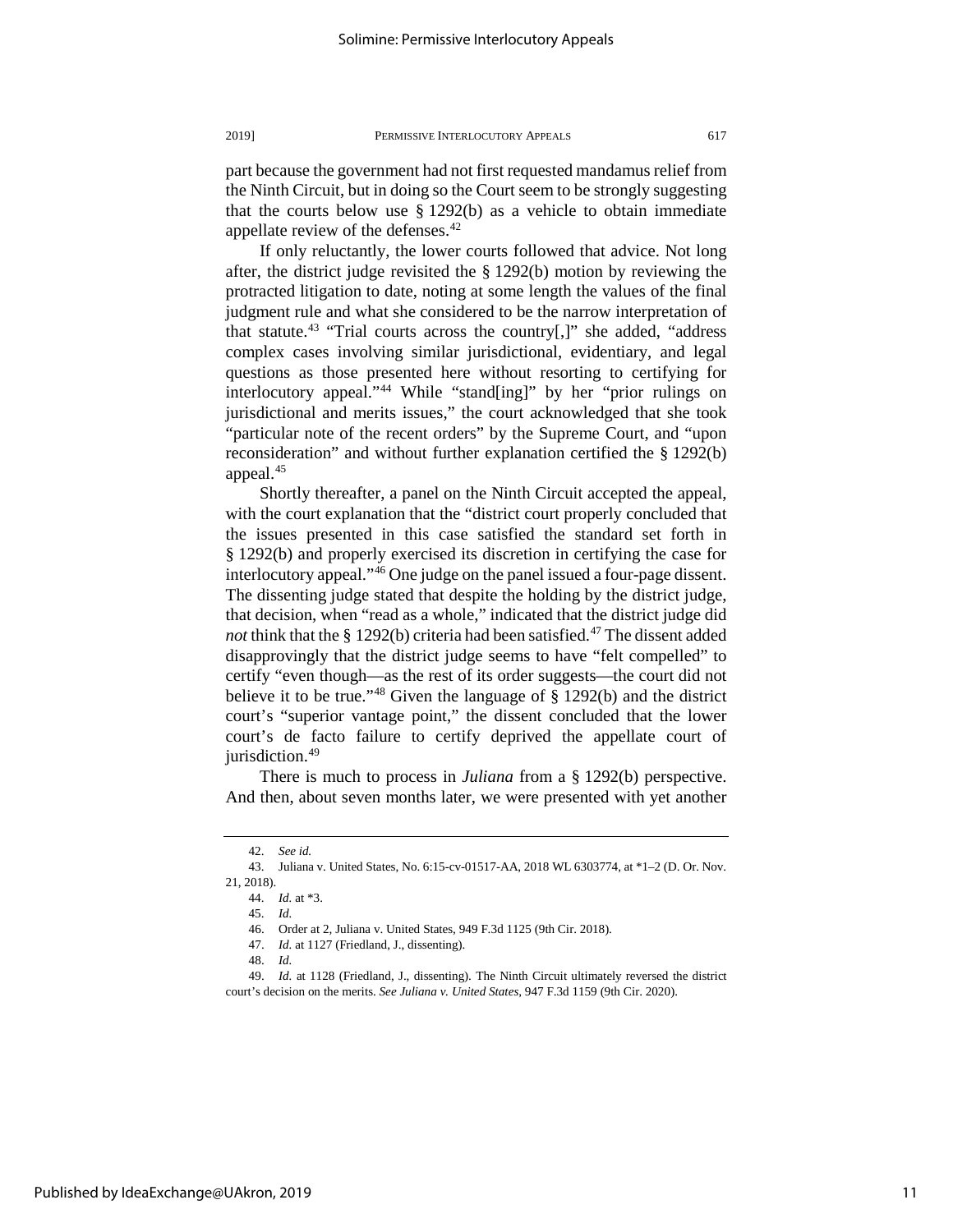high profile decision on § 1292(b), the Fourth Circuit's decision in *In re Donald J. Trump*. [50](#page-12-0) That case was a highly publicized suit by the District of Columbia and the State of Maryland in Maryland federal court, against the President, on the basis that his continued business interests resulted in his receiving money and benefits from foreign governments and persons which, it was argued, violated the Foreign and Domestic Emoluments Clauses[.51](#page-12-1) Not unlike the *Juliana* case, the district court heard, and denied, a series of motions to dismiss on the basis of, among other things, lack of standing, and for failure to state a claim.<sup>[52](#page-12-2)</sup> The district judge also refused to certify a § 1292(b), on the basis that the statutory criteria had not been met.[53](#page-12-3) The President then sought a writ of mandamus in the court of appeals, seeking an order that the district judge to certify the appeal.

The Fourth Circuit granted the writ of mandamus. While acknowledging the discretion granted district judges under § 1292(b), the court held that the district court abused its discretion by not concluding that there was substantial ground for a difference of opinion.<sup>[54](#page-12-4)</sup> The court noted that the district court issued the first decision ever holding that a party could pursue relief for alleged violation of the Emoluments Clauses for alleged competitive injury, and that the holding was contrary to a recent prior decision in the Southern District of New York: in a virtually identical case brought by different plaintiffs.<sup>[55](#page-12-5)</sup> The court also concluded that the other criteria of  $\S 1292(b)$  had been met.<sup>[56](#page-12-6)</sup> Still, the court went out of its way to emphasize that granting a writ of mandamus in these circumstances "should be rare and occur *only* when a clear abuse of discretion is demonstrated," and also mentioned, albeit with little elaboration, the "unique circumstances of this case."[57](#page-12-7) The court proceeded to immediately reach the merits of the case, rather than "pointlessly go[ing] through the motions of certifying."<sup>[58](#page-12-8)</sup>

57. *Id.* at 372 (emphasis in original).

<span id="page-12-8"></span><span id="page-12-7"></span><span id="page-12-6"></span><span id="page-12-5"></span><span id="page-12-4"></span><span id="page-12-3"></span><span id="page-12-2"></span>58. *Id.* In a very similar case with similar litigation history, brought in the District of Columbia, the D.C. Circuit, relying in part on the Fourth Circuit's decision in *In re Trump*, denied a writ of mandamus without prejudice, and remanded to the district court "for immediate reconsideration of the motion to certify" under § 1292(b). *In re* Trump, 781 Fed. Appx. 1, 2 (D.C. Cir. 2019) (per curiam). *See also* Blumenthal v. Trump, No. 17-1154 (EGS), 2019 WL 3948478 (D.D.C. Aug. 21, 2019) (certifying § 1292(b) appeal after remand), *appeal accepted*, *In re* Trump, No. 19-8005, 2019 WL 4200443 (D.C. Cir. Sept. 4, 2019), *rev'd*, 949 F.3d 14 (D.C. Cir. 2020) (per curiam).

<span id="page-12-0"></span><sup>50.</sup> *In re* Trump, 928 F.3d 360 (4th Cir. 2019).

<sup>51.</sup> *Id.* at 362.

<span id="page-12-1"></span><sup>52.</sup> *Id.* at 362–64.

<sup>53.</sup> District of Columbia v. Trump, 344 F. Supp. 3d 828, 841 (D. Md. 2018).

<sup>54.</sup> *See In re Trump*, 928 F.3d at 369–70.

<sup>55.</sup> *Id.* at 370–71.

<sup>56.</sup> *Id.* at 371–72.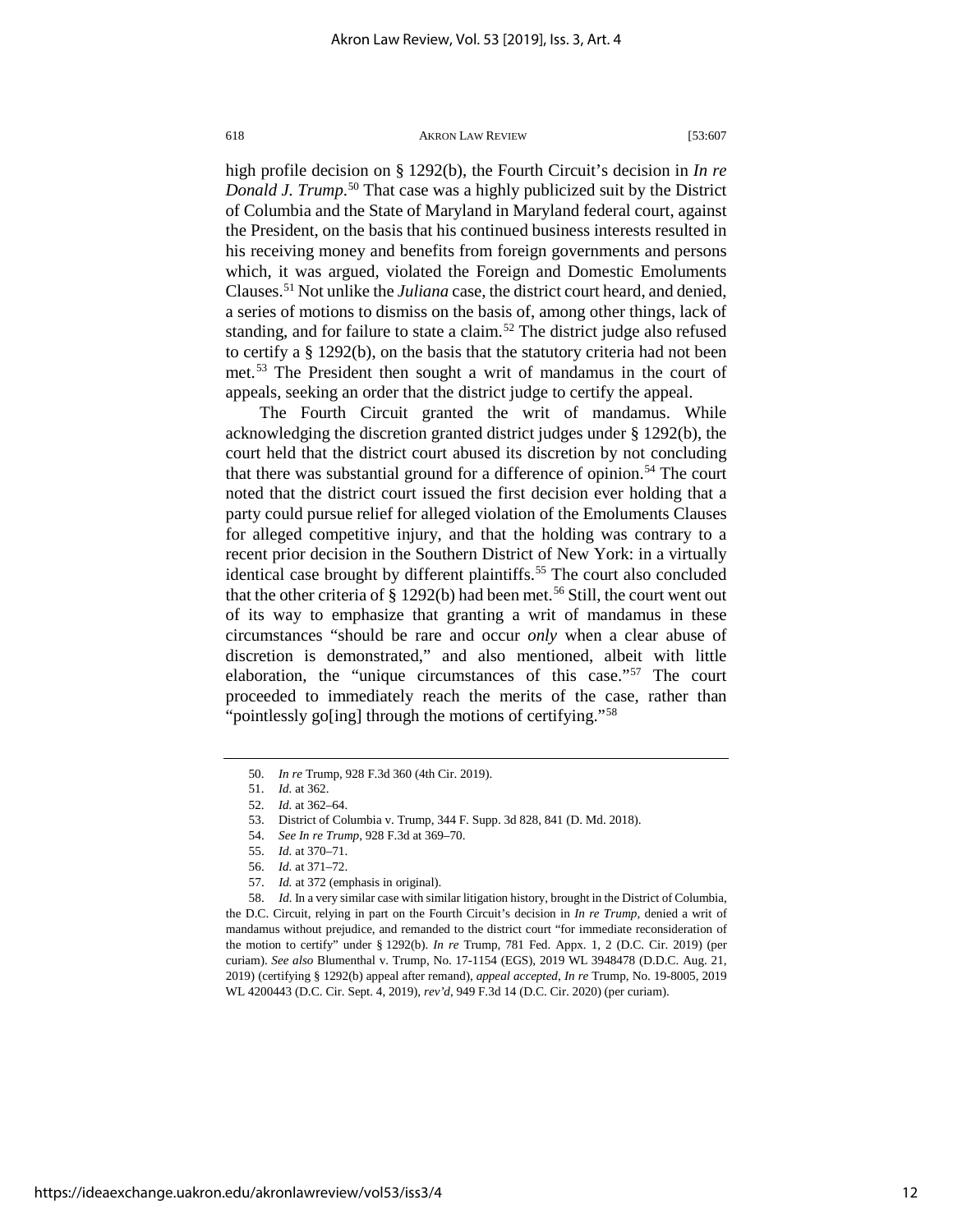The panel decision was reversed by the Fourth Circuit sitting en banc.[59](#page-13-0) An eight-judge majority held that mandamus relief was inappropriate because the district judge's decision not to certify a § 1292(b) appeal was essentially unreviewable. The majority argued that the text and legislative history of § 1292(b) clearly indicated that both the district and appellate court was vested with discretion whether or not to allow an appeal under that provision.<sup>[60](#page-13-1)</sup> It follows, the court continued, that for mandamus purposes there was no "clear and indisputable" right to have an appeal certified, and to allow it would be "particularly problematic when doing so circumvents the specific process Congress has prescribed for seeking interlocutory review."[61](#page-13-2) The majority did not rule out the possibI have not seen this in the federal reporter yetility of issuing a writ of mandamus in an "appropriate case" in this context, but it must be one where the district court "ignored a request for certification, denied such a request based on nothing more than caprice, or made its decision in manifest bad faith."[62](#page-13-3) But those circumstances were not present here, the court concluded, because the "district court promptly recognized and ruled on the request for certification in a detailed written opinion that applied the correct legal standards.["63](#page-13-4)

Six judges dissented on the § 1292(b) issue. The principal dissent on that point<sup> $64$ </sup> argued, similar to the original panel, that the "district court's orders are paradigmatic orders for certification under § 1292(b), and that the district court clearly abused its discretion and usurped appellate jurisdiction in refusing to certify them."[65](#page-13-6) The dissent allowed that while § 1292(b) "indisputably confers broad discretion upon district courts . . . the statute does not provide that a district court's exercise of that discretion is unfettered and unreviewable."[66](#page-13-7) "A holistic review of the district court's decisions," the dissent continued, "reveals both a clear abuse of discretion . . . and a judicial usurpation of power in this most unusual case against the President," making mandamus relief appropriate.<sup>[67](#page-13-8)</sup>

<sup>59.</sup> *In re* Trump, 958 F.3d 274 ( 4th Cir.2020) (en banc).

<sup>60.</sup> *Id.* at 282–83.

<sup>61.</sup> *Id.* at 283.

<sup>62.</sup> *Id.* at 285.

<sup>63.</sup> *Id.*

<span id="page-13-8"></span><span id="page-13-7"></span><span id="page-13-6"></span><span id="page-13-5"></span><span id="page-13-4"></span><span id="page-13-3"></span><span id="page-13-2"></span><span id="page-13-1"></span><span id="page-13-0"></span><sup>64.</sup> *Id.* at 309 (Niemeyer, J., dissenting). Judge Wilkinson separately dissented on other issue, but noted that he agreed with Judge Niemeyer's dissent regarding § 1292(b). *Id.* at 291 n.1 (Wilkinson, J., dissenting).

<sup>65.</sup> *Id.* at 315 (Niemeyer, J., dissenting).

<sup>66.</sup> *Id.*

<sup>67.</sup> *Id.*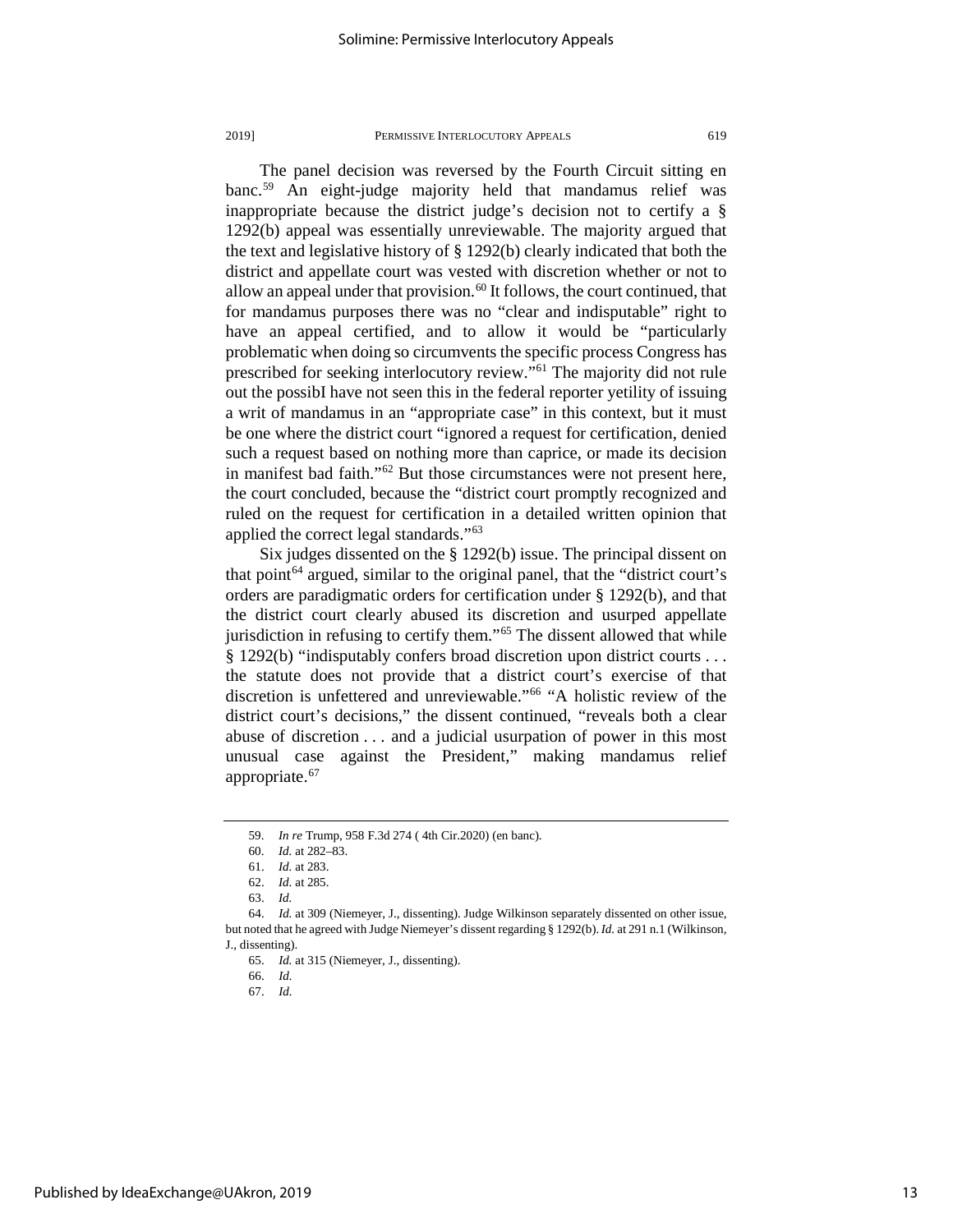# *C. Section 1292(b) Litigation, Circa 2020*

The *Juliana* and *Trump* cases were unusual in many ways, but they can still provide insights on more conventional litigation involving § 1292(b). For one thing, both cases seem classic examples of the appropriate use of the statute, and the district judges can be fairly criticized for not granting motions to certify at least some of the issues in the cases. The standing and substantive due process claims in *Juliana*, and the state standing and Emoluments Clauses claims in *Trump*, stand out as issues that seem to readily satisfy the statutory criteria. That is, all of those claims were not routine ones (either fact-intensive or resolvable by settled law), and their resolution would likely "materially advance" the litigation: potentially ending them in favor of one of the parties. For another thing, both cases easily satisfy any requirement of "exceptional" litigation or a "big case" (however those terms might be defined) given the parties and the high-profile political stakes involved.<sup>[68](#page-14-0)</sup>

In addition to not certifying the cases, the district judge decisions were also characterized by their limited or unsatisfactory explanations. I have earlier observed that an appreciable number of district and circuit decisions certifying, or not certifying, under § 1292(b) do not discuss the statutory requirements in detail, and instead simply recite the language with little elaboration.<sup>[69](#page-14-1)</sup> That was true in *Juliana*. The district judge there issued a decision that could be (and was, by one circuit judge) interpreted as holding that the criteria were not met, yet then proceeded to certify the

<span id="page-14-0"></span><sup>68.</sup> On this point, it is worth noting President Trump contributed to § 1292(b) jurisprudence in another case. In *In re Trump*, 874 F.3d 948 (6th Cir. 2017), the court of appeals accepted a certification. The case grew out of a campaign rally by then-presidential candidate Trump, where he responded to protesters by saying, among other things, "Get 'em out of here." Allegedly in response, three protesters were assaulted by others at the rally, and they subsequently sued Trump in federal court in Kentucky for "incitement to riot," which is prohibited by Kentucky statutes. The district court denied a Rule 12(b)(6) motion, but certified a § 1292(b) appeal. Both the district and appellate courts held that there was a "controlling issue of law," since it involved the interpretation of statutes, and there was a legal question of whether the statutes violated the First Amendment. Also, there was a "substantial ground for difference of opinion," since (the Sixth Circuit said) "fair-minded jurists might reach" different conclusions on the First Amendment defense, and an "immediate appeal may materially advance the termination of the litigation," since "litigation would end" if the defense were accepted. The court added that to fall under § 1292(b), a case must be "exceptional," and however one might define that term, this case satisfied it, since it was "exceptional in many waysFalseThe practical and political consequences of [this] case are readily apparent." *Id.* at 951–52. Subsequently, after briefing on the merits, the court reversed the denial of the motion to dismiss, holding that Trump's speech enjoyed First Amendment protection because it did not specifically advocate imminent lawless action. Nwanguma v. Trump, 903 F.3d 604, 613 (6th Cir. 2018).

<span id="page-14-1"></span><sup>69.</sup> Solimine, *supra* note 5, at 1200.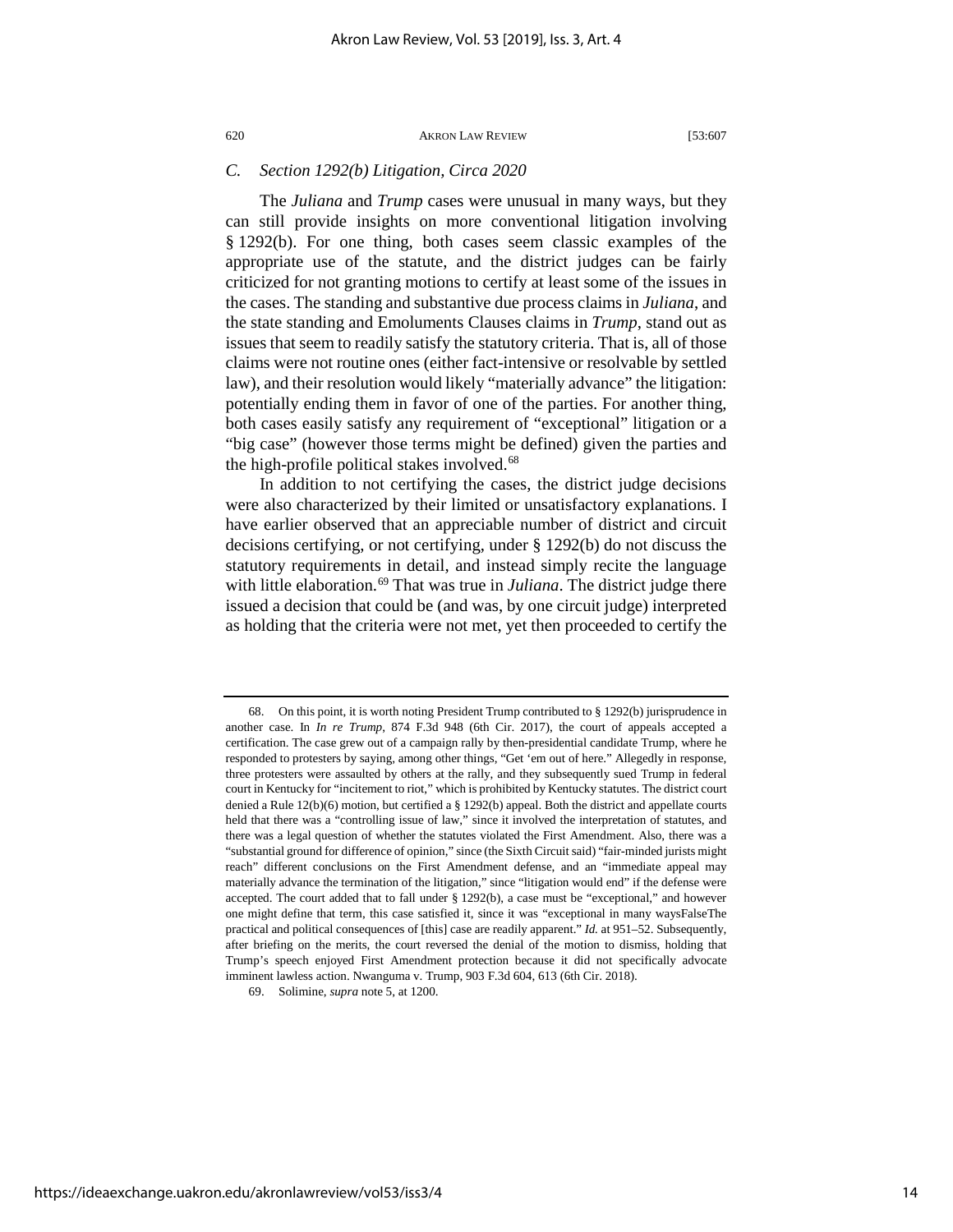appeal.[70](#page-15-0) Likewise, while the initial Fourth Circuit panel decision in *Trump* had considered it a "paradigmatic case for certification,"<sup>[71](#page-15-1)</sup> in part because there was a substantial ground for a difference of opinion on the standing issue, given the conflicting district court ruling in another circuit.[72](#page-15-2) Earlier in its opinion, the court of appeals described the district judge's decision refusing certification as one that "reiterated [the] reasoning of its earlier rulings [on the merits]."<sup>[73](#page-15-3)</sup>

In my view, the initial panel decision correctly characterized the district judge's decision. To its credit, the district court issued a full opinion on the § 1292(b) certification motion, but as I read it, much of the decision consists of summaries of the respective positions of the parties on certification.<sup>74</sup> Beyond that, the district judge felt that the President was mostly expressing disagreement with the prior rulings denying his motions to dismiss, and likewise distinguished (and disagreed with) the district court decision from the Second Circuit.<sup>[75](#page-15-5)</sup> I'm not faulting the district judge for disagreeing with the other court, or for being confident in his earlier rulings, but that confidence does not prevent the satisfaction of the § 1292(b) criteria.

Both *Juliana* and *Trump* also present the issue of whether an appellate court should use the writ of mandamus to review a district judge's decision not to certify a § 1292(b) appeal. The issuance of such a

<span id="page-15-0"></span><sup>70.</sup> *See supra* notes 43–49 and accompanying text. The district court was not a model of clarity in deciding a motion to certify in its two encounters with the issue. In its first decision on a motion to certify, the district judge referred the recertification issue to a U.S. Magistrate Judge, who then issued a Report and Recommendation. *Cf*. WRIGHT, *supra* note 16, § 3929 at 373 (stating that the "certification power cannot be delegated to a magistrate judge in a case tried by a district judge," but citing a case where the Magistrate Judge had decided the issue without issuing a report and without further review by the district judge). *Id.* at 373 n.29 (citing Vitols v. Citizens Banking Co., 984 F.2d 168 (6th Cir. 1993) (per curiam)). However, the Magistrate Judge's decision, *Juliana v. United States*, No. 6:15-cv-1517-TC, 2017 WL 9249531 (D. Ore. May 1, 2017) (Coffin, M.J.), for the most part simply reiterates the merits discussion in a previous report which recommended that motions to dismiss be denied. The court cited the statutory language, but on my reading, did not explicitly discuss why the criteria had not been met, with the exception of the "question of law" requirement. On that front, the court observed that "numerous factual questions" on climate change would need to be addressed at trial. *Id.* at \*8. That's true, but there were several antecedent defenses raised (e.g., standing; the political question and public trust doctrines) that presented relatively pure questions of law. With virtually no discussion, the district court accepted the Magistrate Judge's decision. *See supra* note 39 and accompanying text.

<sup>71.</sup> *In re* Trump, 928 F.3d at 371.

<sup>72.</sup> *Id.* at 371–72.

<sup>73.</sup> *Id.* at 368.

<sup>74.</sup> District of Columbia v. Trump, 344 F. Supp. 3d 828, 833–36 (D. Md. 2018).

<span id="page-15-5"></span><span id="page-15-4"></span><span id="page-15-3"></span><span id="page-15-2"></span><span id="page-15-1"></span><sup>75.</sup> *Id.* at 834, 836–39. The decision from the S.D.N.Y. was subsequently reversed (by a noninterlocutory appeal) in a 2-1 decision. *See* CREW v. Trump, 939 F.3d 131 (2d Cir. 2019). That decision does not undermine the point made in the text, since there was conflicting authority at the time the district judge in the Fourth Circuit declined to certify the appeal.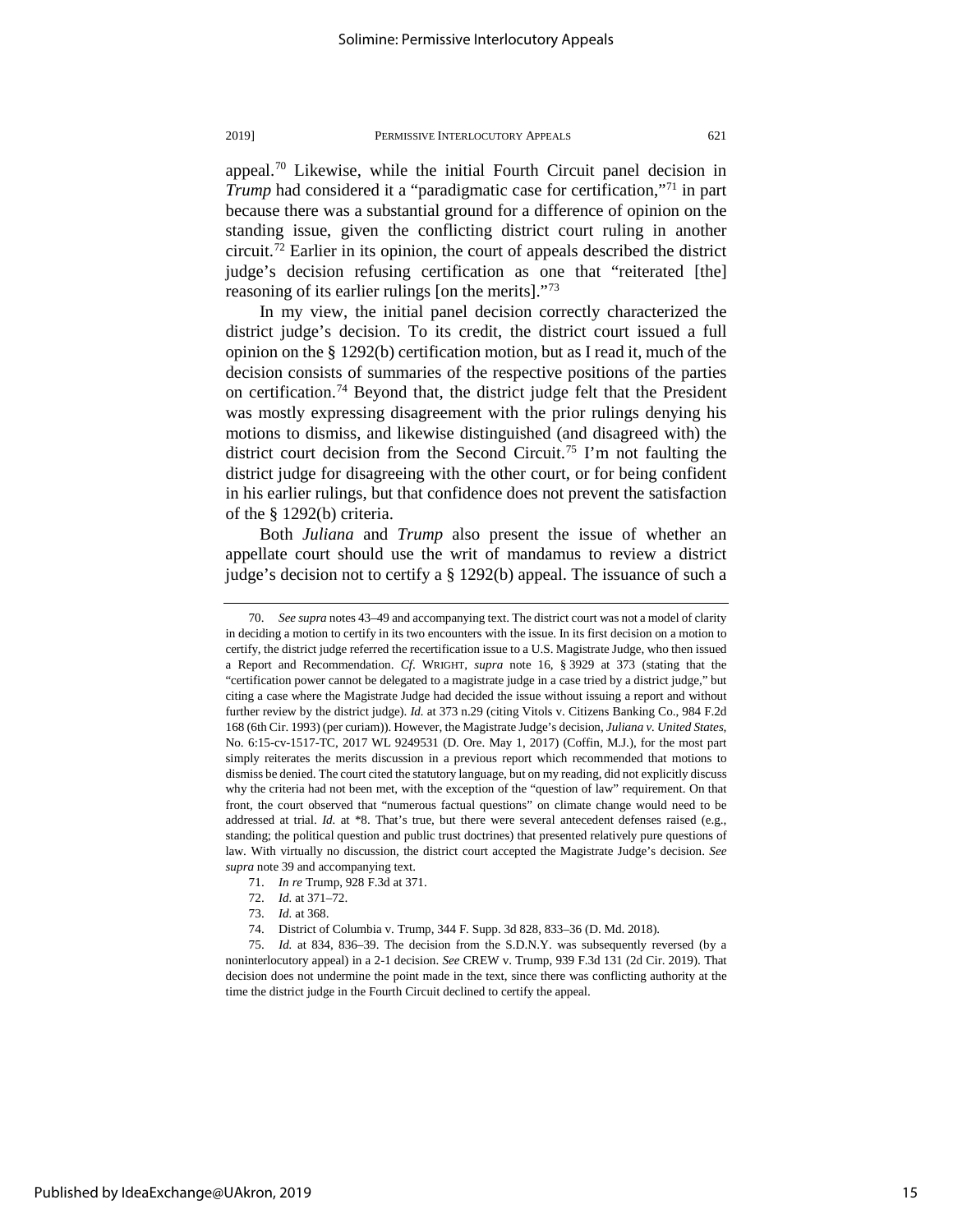writ would permit the circuit court to certify an appeal and proceed to hear it on the merits. The straightforward argument against that option is that it flouts the dual certification requirement of the statute. That requirement was put in place to limit the number of interlocutory appeals. If the court of appeals is permitted to review and potentially reverse a failure of a district judge to certify, that results in unilateral certification. Once the district judge refuses to certify, the  $\S 1292(b)$  option comes to an end.<sup>[76](#page-16-0)</sup> Most decisions recognize this point, $77$  while adding that a litigant is not totally without recourse, since it can instead seek a mandamus review "directed to the underlying order."[78](#page-16-2)

Yet there is a circuit split on this issue.<sup>[79](#page-16-3)</sup> The contrary argument against unreviewable district court discretion points out that § 1292(b) states that a district judge "shall" certify if the criteria are met, and argues that the statutory text and the legislative history does not *explicitly* forbid review (by mandamus, at least) by the appellate court.<sup>[80](#page-16-4)</sup> Also supporting review, it is argued is that even those courts in the no-review camp sometimes strongly suggest that the district court *should* after remand certify the appeal, given the appeals court conclusion that the criteria had been satisfied.<sup>[81](#page-16-5)</sup> This seems tantamount to review of the certification order by the appellate court, despite earlier disclaimers that no such review is possible. If the no-review position is so correct, it might be argued, then appellate courts should not gratuitously (or perhaps not so gratuitously after all) advise the district judge to certify an appeal.

Aspects of this debate were played out in the *Juliana* and *Trump* litigation. Recall that in *Juliana*, the district judge once refused to certify, but later did so after the Supreme Court, not once but twice, strongly

<sup>76.</sup> WRIGHT, *supra* note 16, § 3929 at 371–73.

<span id="page-16-1"></span><span id="page-16-0"></span><sup>77.</sup> *E.g*., *In re* Ford Motor Co., 344 F.3d 648, 654 (7th Cir. 2002); *In re* Powerhouse Licensing, LLC, 441 F.3d 467, 471 n.1 (6th Cir. 2006); Arthur Young & Co. v. U.S. Dist. Court, 549 F.2d 686, 698 (9th Cir. 1977); Plum Tree, Inc. v. Stockment, 488 F.2d 754, 755 n.1 (3d Cir. 1973).

<sup>78.</sup> *Ford Motor*, 344 F.3d at 654.

<sup>79.</sup> As it is described in *In re* Trump, 781 Fed. Appx. 1, 2 (D.C. Cir. 2019) (per curiam).

<span id="page-16-4"></span><span id="page-16-3"></span><span id="page-16-2"></span><sup>80.</sup> Cassandra Burke Robertson, *Appellate Review of Discovery Orders in Federal Court: A Suggested Approach for Handling Privilege Claims*, 81 WASH. L. REV. 733, 779–85 (2006); Mackenzie M. Horton, Comment, *Mandamus, Stop in the Name of Discretion: The Judicial "Myth" of the District Court's Absolute and Unreviewable Discretion in Section 1292(B) Certification*, 64 BAYLOR L. REV. 976, 985–86, 991–96 (2012).

<span id="page-16-5"></span><sup>81.</sup> Horton, *supra* note 80, at 989–91 (discussing, inter alia, Fernandez-Roque v. Smith, 671 F.2d 426, 431–32 (11th Cir. 1982)); DeMasi v. Weiss, 669 F.2d 114, 123 (3d Cir. 1982); *In re*  McClelland Eng'rs, Inc., 742 F.2d 837, 837–38 (5th Cir. 1984)). *See also In re* Gee, 941 F.3d 153, 172–73 (5th Cir. 2019) (per curiam) (not directly addressing whether mandamus can be used to review district court's denial of § 1292(b) motion, but denying mandamus petition without prejudice, and strongly suggesting that district judge on remand certify a § 1292(b) appeal on whether plaintiffs have standing).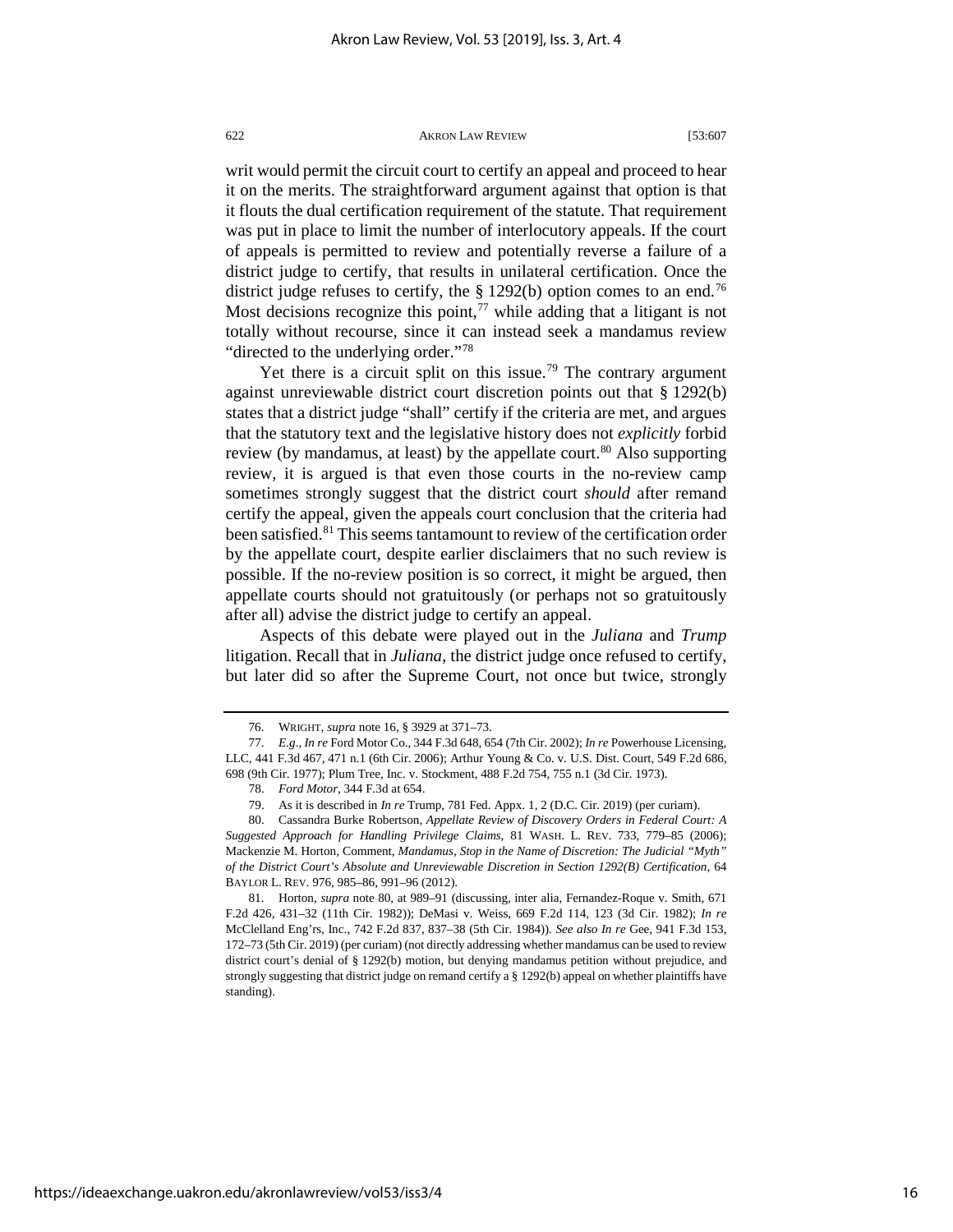encouraged the judge to so certify. And so the district judge did, as did the Ninth Circuit.<sup>[82](#page-17-0)</sup> The initial panel decision of the Fourth Circuit in *Trump* argued at length that the district judge's refusal to certify was "a clear abuse of discretion."[83](#page-17-1) It then held that "there is no mechanism for prompt appellate review . . . and because the district court erred so clearly . . . we conclude that granting the President's petition for mandamus is appropriate."[84](#page-17-2) It supported this holding by referencing a few cases from other circuits that had held that mandamus review was appropriate,<sup>[85](#page-17-3)</sup> though it also stated that such review should be "rare" and only when there was a "clear abuse of discretion."[86](#page-17-4)

The arguments advanced in favor of some type of review of district judge denials of certification, at least in some cases, are not without force. For a variety of reasons, at least some of the legal issues in both *Juliana* and *Trump* seem appropriate for § 1292(b) certification, and one is tempted to agree that at least in such cases, rare in number, mandamus review of the district court's decision not to certify should be allowed. I nevertheless agree with Professor Wright and his co-authors that "the temptation should be resisted."<sup>[87](#page-17-5)</sup> Even if the statute, literally read, does not forbid this result, the structure of § 1292(b) as a whole vests power in the district judge to certify, and the court of appeals only acts after such certification is lodged with it. It undermines this process to permit mandamus to review the district judge, even if for some undefined rare or exceptional cases. Perhaps some review mechanism *should* be put in place, but that is not how the statute is currently written.<sup>[88](#page-17-6)</sup> As the courts in the no-review camp have suggested, the better solution is to permit mandamus on the underlying district court decision directly, rather than "subvert the structure" of § 1292(b).<sup>[89](#page-17-7)</sup> Granted, this is no panacea. *Any* 

<span id="page-17-0"></span><sup>82.</sup> *See supra* notes 38–49 and accompanying text. It is also worth noting that in the Emoluments Clause litigation in the D.C. Circuit, see *supra* note 79, the district court, after declining to certify a § 1292(b) appeal, was admonished by the appellate court, and subsequently did certify the appeal, Blumenthal v. Trump, No. 17-1154 (EGS), 2019 WL 3948478 (D.D.C. Aug. 8, 2019), which was promptly accepted by the D.C. Circuit, *In re* Trump, No. 19-8005, 2019 WL 4200443 (D.C. Cir. Sept. 4, 2019).

<sup>83.</sup> *In re* Trump, 928 F.3d 360, 371 (4th Cir. 2019).

<sup>84.</sup> *Id.* at 371–72.

<span id="page-17-4"></span><span id="page-17-3"></span><span id="page-17-2"></span><span id="page-17-1"></span><sup>85.</sup> *See supra* note 77 and accompanying text (noting the cases cited did not mention the circuit split on the issue, or the cases that held that mandamus review was inappropriate).

<sup>86.</sup> *Trump*, 928 F.3d at 372.

<sup>87.</sup> WRIGHT, *supra* note 16, at 374 (footnote omitted).

<span id="page-17-6"></span><span id="page-17-5"></span><sup>88.</sup> *Id.* at 374–75, 511. The Supreme Court's rule-making authority under the 1990 and 1992 statutes might be another way to authorize review of no-certification decisions. *See infra* Part III(B).

<span id="page-17-7"></span><sup>89</sup>*. Id.* at 511. Thus, I agree with the holding and analysis on this issue by the en banc majority in *In re Trump*. To the extent district courts are reluctant to certify § 1292(b) appeals in the first instance, see *supra* note 34, a robust embrace of mandamus review would inevitably lead to more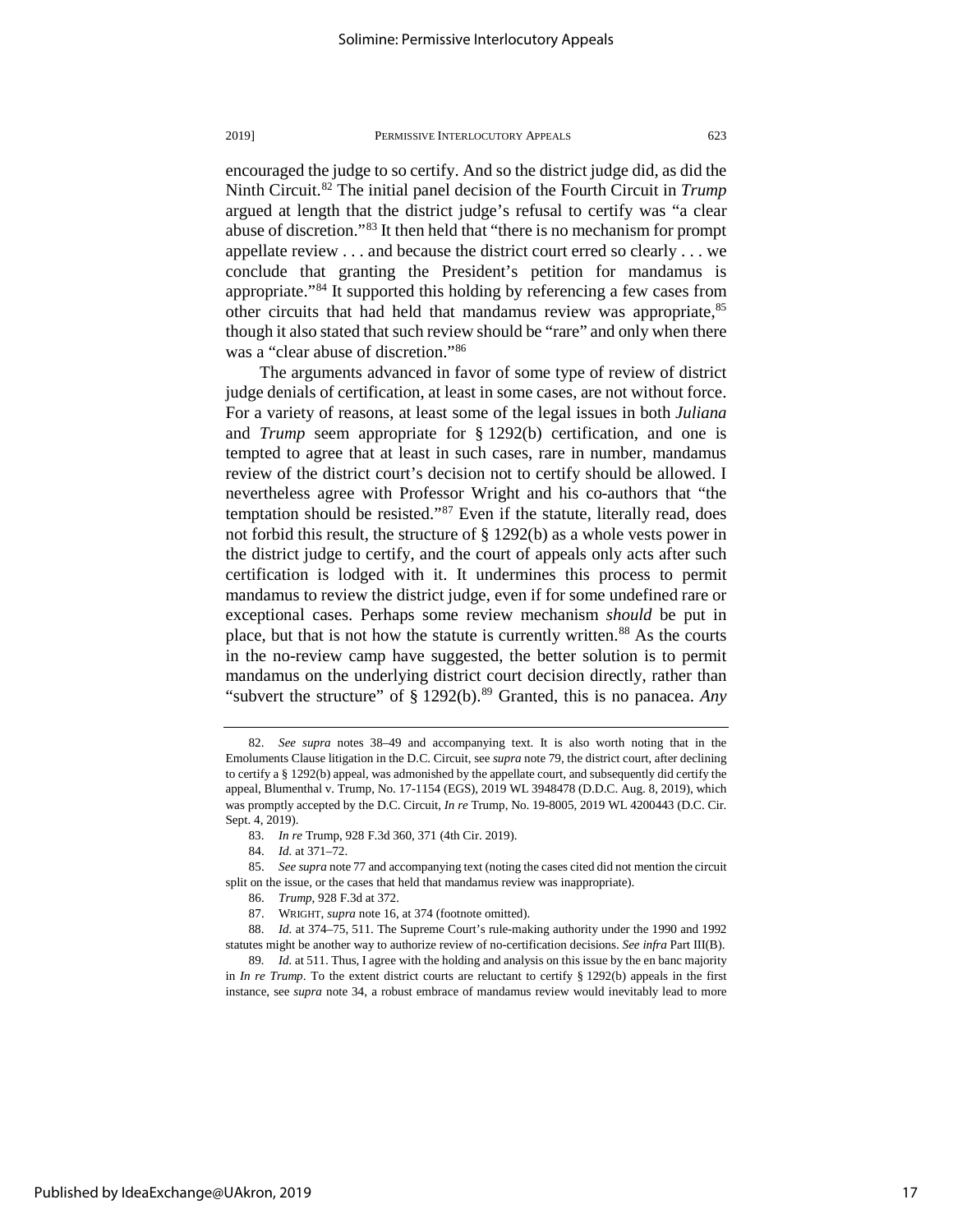review by mandamus is meant to be narrow,<sup>[90](#page-18-0)</sup> and in contrast, review of a decision with dual certification under  $\S 1292(b)$  is plenary.<sup>[91](#page-18-1)</sup> Still, mandamus review would be available to deal with the truly exceptional and unusual case, despite a questionable lack of certification by a district judge. On that score, a good case for review by mandamus can be made for at least some of the issues raised in *Juliana* and *Trump*, as compared to the more conventional litigation that characterizes the vast majority of cases in federal court.

While *Juliana* and *Trump* are, to be sure, unusual cases, they can illustrate the appropriate use of  $\S$  1292(b) in ordinary civil litigation as well. Not every motion to certify an interlocutory decision by an unhappy litigant is going to satisfy the criteria of § 1292(b). But in my view, both district and court of appeals judges should not approach such motions with an effective presumption against (or in favor of) granting such motions. Instead, such certification requests should be viewed as another aspect of pretrial management, to be used when, after dispassionate consideration, the courts deem the statutory criteria to be satisfied.

My embrace of § 1292(b) will not go down well with its critics, who argue that the statute's myriad requirements—dual certification; the sometimes hard-to-apply criteria; the sometimes-applied "exceptional, big-case" factor—all make it an awkward and relatively little-used option for interlocutory appeal.<sup>[92](#page-18-2)</sup> Instead, they argue that developing precise criteria to *ex ante* designate certain types of orders as worthy of immediate review is an impossible task, and typically argue that the court of appeals should instead be vested with discretion to decide whether to hear an interlocutory appeal on a case-by-case basis, balancing the pros and cons of allowing an interlocutory appeal for that particular case.<sup>[93](#page-18-3)</sup> I am not oblivious to this critique but do not find it convincing. The proposed alternatives are not without their own weaknesses, such as potentially

such certifications being sought in the trial courts, and more efforts to seek appellate review of denials of such motions. These are not necessarily bad things, but they could be the unintended consequence of ignoring the present statutory scheme. Also, although I am no fan of the collateral order doctrine, in part because it has been undermined by the use of § 1292(b), see *infra* Part III, *infra*, nonetheless perhaps that doctrine might be another basis to secure appellate review of district court decisions in some instances.

<span id="page-18-0"></span><sup>90.</sup> Cheney v. U.S. Dist. Court, 542 U.S. 367, 380 (2004). For further discussion of the sometimes unclear elements appellate courts apply in deciding whether to grant or deny mandamus, see Steinman, *supra* note 26, at 1257–70.

<sup>91.</sup> WRIGHT, *supra* note 16, § 3929.1 at 414.

<sup>92</sup>*. E.g.*, Martineau, *supra* note 3, at 767–70; Redish, *supra* note 34, at 108–09.

<span id="page-18-3"></span><span id="page-18-2"></span><span id="page-18-1"></span><sup>93.</sup> Martineau, *supra* note 3, at 786–87; Redish, *supra* note 34, at 92–96. *See also* John C. Nagle, Note, *Replacing the Crazy Quilt of Interlocutory Appeals Jurisprudence with Discretionary Review*, 44 DUKE L.J. 200, 214–22 (2004) (agreeing with Martineau proposal).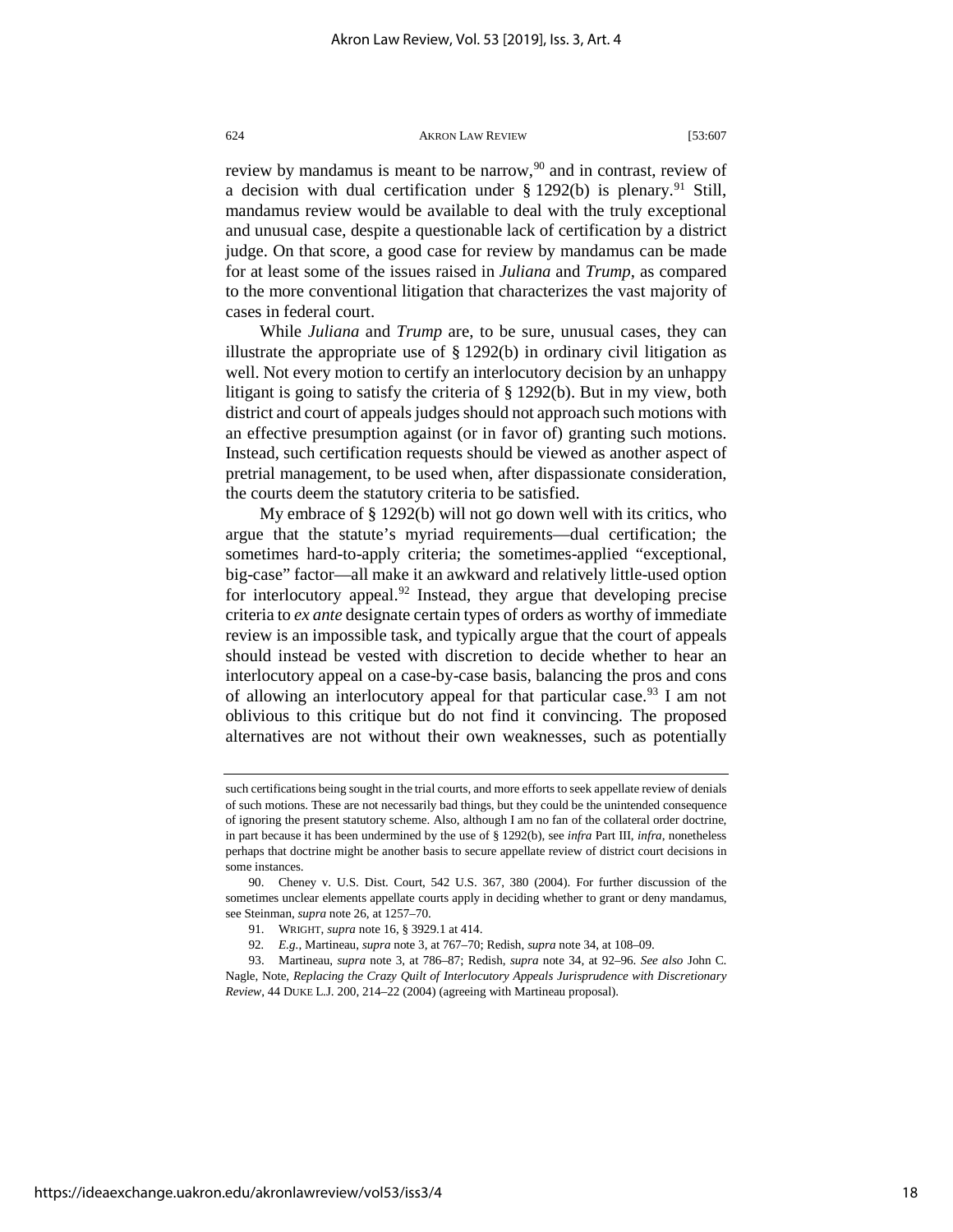creating a new stream of satellite litigation in the appellate courts. This potential would surely follow after the institution of a policy to entertain and decide all, or nearly all, motions to certify interlocutory appeals on a case-by-case basis. More importantly, § 1292(b), for all of its complications, in my view, tolerably accommodates the pros and cons of permitting some interlocutory appeals, and in practice has been used more often that realized to send a wide variety of district court orders for immediate appellate review.<sup>[94](#page-19-0)</sup>

# III. THE TWILIGHT OF THE COLLATERAL ORDER DOCTRINE

The collateral order doctrine is another exception to the final judgment rule. As typically articulated by courts, it has no direct connection to permissive interlocutory appeals under § 1292(b). But there are indirect connections, and as I will argue, the continued viability and use of the latter should have negative jurisprudential consequences for the former. In this section, I outline the collateral order doctrine, the considerable criticisms it has long endured, and suggest how the existence of § 1292(b), and the Supreme Court's rule-making authority on interlocutory appeals established by statutes in 1990 and 1992, should limit the further development of the doctrine, and perhaps even herald its demise.

# *A. The Collateral Order Doctrine and Its Discontents*

The genesis of the collateral order doctrine is the Supreme Court's decision in 1949 in *Cohen v. Beneficial Industrial Loan Corp*. [95](#page-19-1) In an opinion by Justice Robert Jackson, the Court construed the final judgment rule to permit an immediate appeal of a trial court decision in a diversity,

<span id="page-19-0"></span><sup>94.</sup> WRIGHT, *supra* note 16, § 3931 (giving numerous examples of orders certified under § 1292(b)); Solimine, *supra* note 5, at 1204–05 (same through 1990, including numerous cases that have reached the Supreme Court). For a sampling of more recent Supreme Court cases decided on the merits, that reached the Court via § 1292(b), see Mach Mining, LLC v. EEOC, 575 U.S. 480 (2015); Kiobel v. Royal Dutch Petroleum Co., 569 U.S. 108 (2013); Cutter v. Wilkinson, 544 U.S. 709 (2005); Exxon Mobil Corp. v. Saudi Basic Indus. Corp., 544 U.S. 280 (2005); Jones v. R.R. Donnelley & Sons Co., 541 U.S. 369 (2004); Gratz v. Bollinger, 539 U.S. 244 (2003); Breur v. Jim's Concrete of Brevard, Inc., 538 U.S. 691 (2003); Bartnicki v. Vooper, 532 U.S. 514 (2001); Harris Trust & Sav. Bank v. Salomon Smith Barney Inc., 530 U.S. 238 (2000). One might argue that greater use of § 1292(b) appeals, as suggested in Part II of this Article, will lead to a torrent of motions for such appeals at the district court level. There is always such a possibility, but it can be policed by careful application of the statutory criteria, as well as district judge's ability to sanction frivolous motions. *See* FED. R. CIV. P. 11. *See also* Bryan Lammon, *Three Ideas for Discretionary Appeals*, 53 AKRON L. REV. 639 (2020) (proposing amendments to § 1292(b)).

<span id="page-19-1"></span><sup>95.</sup> Cohen v. Beneficial Indus. Loan Corp., 337 U.S. 541 (1949).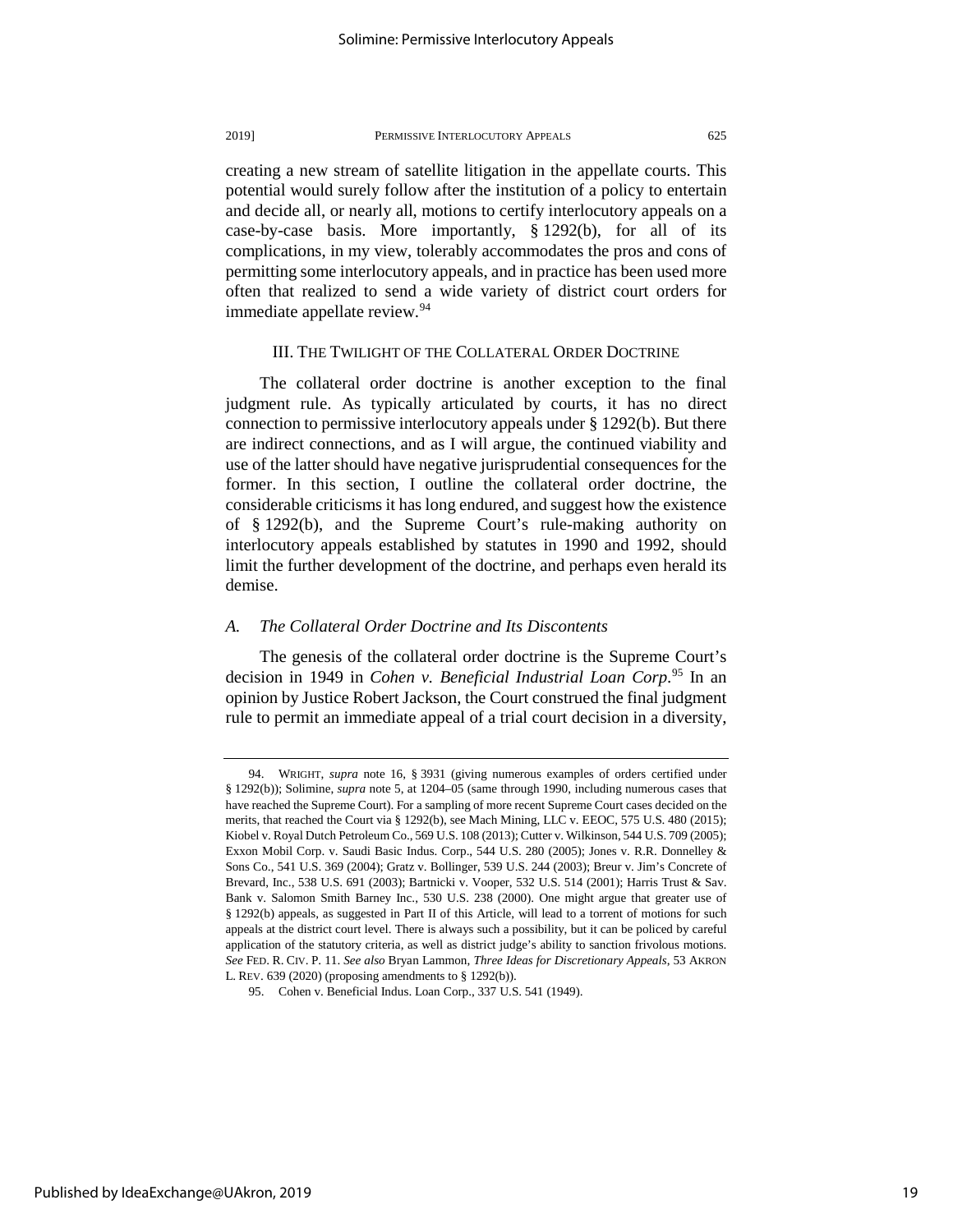shareholder derivative action, following a state law requiring the plaintiff to post security for payment of expenses if plaintiff were to lose the suit.<sup>[96](#page-20-0)</sup> The Court acknowledged that the district court's interlocutory decision would not ordinarily be appealable under the final judgment rule,<sup>[97](#page-20-1)</sup> but held that it was in this instance. The Court reasoned that the order was not related to the merits, and it would be "too late [to] effectively review" the decision on appeal from a final judgment.<sup>[98](#page-20-2)</sup> An order, then, could be immediately appealable if it was "separable from, and collateral to, rights asserted in the action," was "too important to be denied review," and was "too independent of the cause itself" to require the case to proceed to a final judgment.<sup>[99](#page-20-3)</sup> The Court added its analysis was supported by the fact that that it had "long given  $\lceil \frac{8}{9} \rceil 291(a)$ ] practical rather than a technical construction.["100](#page-20-4)

A review of the many collateral order decisions from the Supreme Court, addressing other types of district court orders, is unnecessary here.<sup>[101](#page-20-5)</sup> Suffice it to say that the Court at first seemed to expansively apply the doctrine for almost three decades, then started to hold fewer examples of the *Cohen* criteria being met. A significant turning point, as some see it,[102](#page-20-6) was in 1978 when the Court unanimously held in *Coopers & Lybrand v. Livesay*[103](#page-20-7) that denials of motions by plaintiffs to certify a class action were interlocutory decisions that did not qualify as a collateral order. As the doctrine comes down to us today, the Court has recently stated that it covers "[t]hat small category includ[ing] only decisions that are conclusive, that involve important questions separate from the merits, and that are effectively unreviewable on appeal from the final judgment in the underlying action."<sup>[104](#page-20-8)</sup>

As Bryan Lammon has recently observed, "[r]arely is the collateralorder doctrine mentioned without accompanying criticism."[105](#page-20-9) This criticism might at first blush seem surprising. The invocation of pragmatism of *Cohen* is a mark of 20th century jurisprudence, and as

<span id="page-20-9"></span><span id="page-20-8"></span><span id="page-20-7"></span><span id="page-20-6"></span>104. Mohawk Indus., Inc. v. Carpenter, 558 U.S. 100, 106 (2009) (quoting Swint v. Chambers Cty. Comm'n, 514 U.S. 35, 42 (1995)).

105. Lammon, *supra* note 101, at 1842 (footnote omitted).

<sup>96.</sup> *Id.* at 545–46.

<sup>97.</sup> *Id.*

<sup>98</sup>*. Id.* at 546.

<sup>99</sup>*. Id.*

<sup>100.</sup> *Id.*

<span id="page-20-5"></span><span id="page-20-4"></span><span id="page-20-3"></span><span id="page-20-2"></span><span id="page-20-1"></span><span id="page-20-0"></span><sup>101.</sup> For an overview of those decisions, see Bryan Lammon, *Finality, Appealability, and the Scope of Interlocutory Review*, 93 WASH. L. REV. 1809, 1838–42 (2018); Steinman, *supra* note 26, at 1248–51.

<sup>102.</sup> Martineau, *supra* note 3, at 740–41.

<sup>103.</sup> Coopers & Lybrand v. Livesay, 437 U.S. 463 (1978).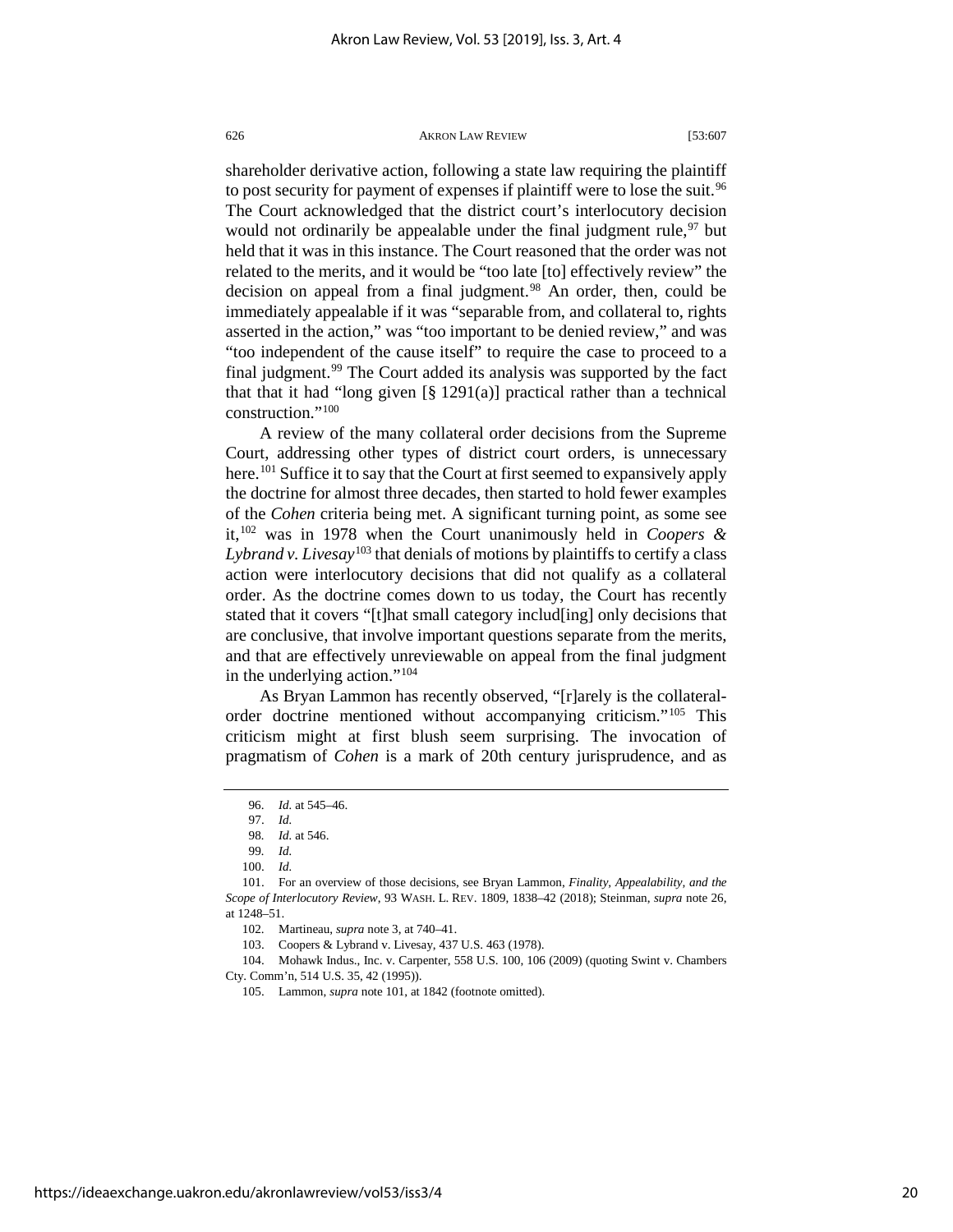Stephen Yeazell has suggested: "the need for [interlocutory appeals] must have seemed more pressing with the adoption of procedural rules [i.e., the Federal Rules of Civil Procedure in 1938] that lengthened the pretrial process and made it less likely that cases would ever come to trial.["106](#page-21-0) And it is not hard to suggest that the doctrine might never had been announced in 1949 had § 1292(b) existed at the time. Consequently, *Cohen* might be viewed as a necessary precursor till § 1292(b) was enacted.

But praise for *Cohen*, despite these factors and its distinguished author, was not meant to be. Among the subsequent criticisms is the basis for the doctrine: it is difficult to glean the multi-part test from the spare language, or the legislative purpose, of § 1291, so much so that it is *de rigueur* for commentators to instead label it as judicially created.<sup>[107](#page-21-1)</sup> To be sure, the *Cohen* decision claimed it was merely engaging in a "practical" rather than a "technical" interpretation of that statute which, it claimed, it had "long" done.<sup>108</sup> The claim is unconvincing,<sup>[109](#page-21-3)</sup> but in a later case the Court went out of its way to emphasize that *Cohen* was engaging in statutory interpretation, not creating an exception to the statute.<sup>[110](#page-21-4)</sup>

More important than its provenance is the substantive critique that the Court (and lower courts) have been unable to apply the doctrine's criteria in a consistent and principled fashion. In short, the Court has not been clear or consistent about how to determine if an order is an "important" one "separate from the merits," or when an order is "effectively unreviewable on appeal from a final judgment.["111](#page-21-5)

<span id="page-21-1"></span><span id="page-21-0"></span><sup>106.</sup> Stephen C. Yeazell, *The Misunderstood Consequences of Modern Civil Process*, 1994 WIS. L. REV. 631, 662 (1994).

<sup>107.</sup> *E.g.*, Martineau, *supra* note 3, at 739 ("created by judicial decision"); Aaron R. Petty, *The Hidden Harmony of Appellate Jurisdiction*, 62 S.C. L. REV. 353, 360 (2010) ("judicially-crafted exception"); Redish, *supra* note 34, at 111 ("judicially created"); Steinman, *supra* note 26, at 1247 ("judicial invention").

<sup>108.</sup> Cohen v. Beneficial Indus. Loan Corp., 337 U.S. 541, 546 (1949).

<span id="page-21-3"></span><span id="page-21-2"></span><sup>109.</sup> WRIGHT, *supra* note 16, § 3911 at 332 (2d ed. 1992) (the "three cases relied upon to establish the 'practical' construction of the finality requirement provide only remote support for this result.") (footnote omitted); Steinman, *supra* note 26, at 1249 & n.90 (pointing out that no case prior to *Cohen* had recognized an exception from the final judgment rule not grounded in a statute, and that none of the three cases the Court cited for its "long . . . practical" construction of § 1291 squarely supports such a construction).

<sup>110.</sup> Digital Equipment Corp. v. Desktop Direct, Inc., 511 U.S. 863, 867 (1994).

<span id="page-21-5"></span><span id="page-21-4"></span><sup>111.</sup> For useful overviews of the cases and the difficulties the Court has shown in applying the criteria in a coherent and consistent fashion, see RICHARD L. MARCUS ET AL., CIVIL PROCEDURE: A MODERN APPROACH 1098–1106 (7th ed. 2018); Lloyd C. Anderson, *The Collateral Order Doctrine: A New "Serbonian Bog' and Four Proposals for Reform*, 46 DRAKE L. REV. 539, 551–85 (1998); Lammon, *supra* note 101, at 1838–42; Petty, *supra* note 107, at 377–86; Steinman, *supra* note 26, at 1250–57. It is no small irony that commentators have persuasively argued that in light of how the *Cohen* criteria have been applied in later cases, it's doubtful that *Cohen* was rightly decided. *See*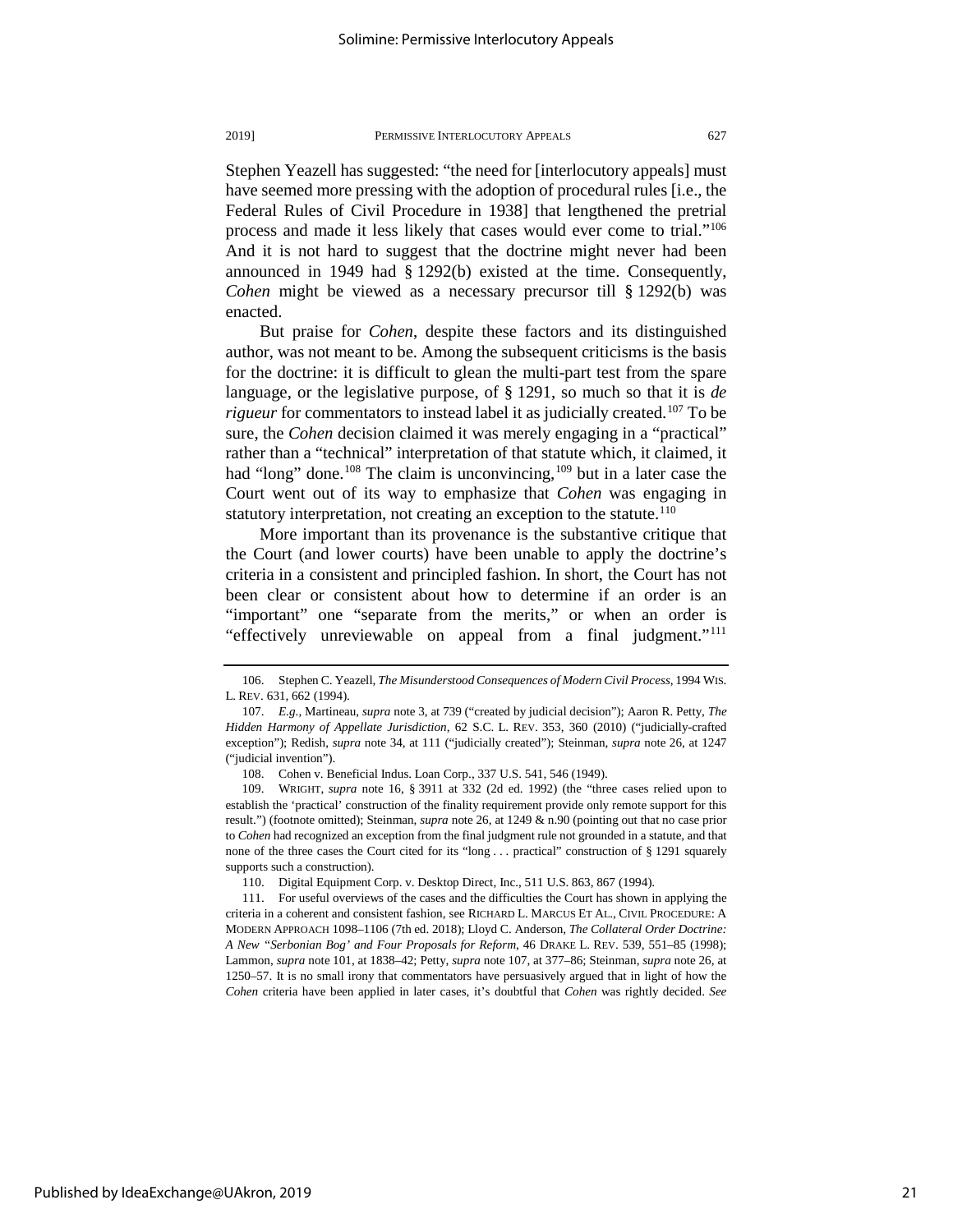Apparently not oblivious to these criticisms, the Court has emphasized the "importance" of the issue from which immediate appeal is sought, a word found in all formulations of the doctrine going back to *Cohen*. The Court has suggested that the source of the right will inform its importance, so that a right "originating in the Constitution or statutes" should be regarded as more important than a "privately conferred right" created by a contract.[112](#page-22-0) But even that formulation still leaves open considerable uncertainties, such that it seems a "process of ad hoc balancing that focuses on the Court's perception of the importance of the interest in avoiding trial."[113](#page-22-1)

As examples of these criticisms, consider two well-known Court decisions, one holding the *Cohen* criteria to be met, the other not. In the aforementioned *Coppers & Lybrand* decision, the Court held that the criteria were not satisfied. In the space of one paragraph, the Court reasoned that a denial of class certification was not conclusive, since it could be revised by the district court; was not separate from the merits, since it "involves considerations that are enmeshed in the factual and legal issues comprising the plaintiff's cause of action;" and was not effectively unreviewable after a final judgment, since the named plaintiff or intervening class members could then appeal the order.<sup>[114](#page-22-2)</sup> In the immediately following part of its opinion, the Court also rejected an analytically separate argument that an interlocutory appeal should be allowed if the denial of class certification would be the "death knell" of plaintiff's case, since given the small amount of individual damages involved, the case could only be economically brought as a class action.<sup>115</sup>

Martineau, *supra* note 3, at 742 (arguing that the harm of applying the state statute was only "financial, not legal" since the trial court order "would not prevent continuance of the suit, but at worst would only require the posting of security."); Redish, *supra* note 34, at 112–13 (arguing that the *Cohen* decision "did not explain why refusing to allow immediate appeal in that case would result in irreparable loss.").

<sup>112.</sup> Digital Equipment Corp. v. Desktop Direct, Inc., 511 U.S. 863, 879 (1994).

<span id="page-22-1"></span><span id="page-22-0"></span><sup>113.</sup> MARCUS, *supra* note 111, at 1103. *See also* WRIGHT, *supra* note 16, § 3911.5 at 430 (the importance requirement as had a "checkered career"). Yet another complication of the collateral order doctrine is that in practice, lawyers will frequently brief both whether the doctrine applies to permit an interlocutory appeal (if the cases are unclear with respect to that particular order), and the merits of the case. If the court decides that the doctrine is not satisfied, then the briefing on the merits has been wasted. Steinman, *supra* note 26, at 1271–72. In contrast, this can be avoided in § 1292(b) appeals, if the parties first brief, and a motions panel on the court of appeals first decides, whether to accept the appeal. That said, it is apparently not unusual for both the § 1292(b) issue and the merits to be briefed, and sometimes the same panel will decide both. *See, e.g.*, *In re* Text Messaging Antitrust Litigation, 630 F.3d 622, 627 (7th Cir. 2010).

<sup>114.</sup> Coopers & Lybrand v. Livesay, 437 U.S. 463, 469 (1978).

<span id="page-22-3"></span><span id="page-22-2"></span><sup>115.</sup> *Id.* at 477. *See also* WRIGHT, *supra* note 16, § 3912 at 439–59 (discussing whether and to what extent the death knell doctrine fits with the collateral order doctrine).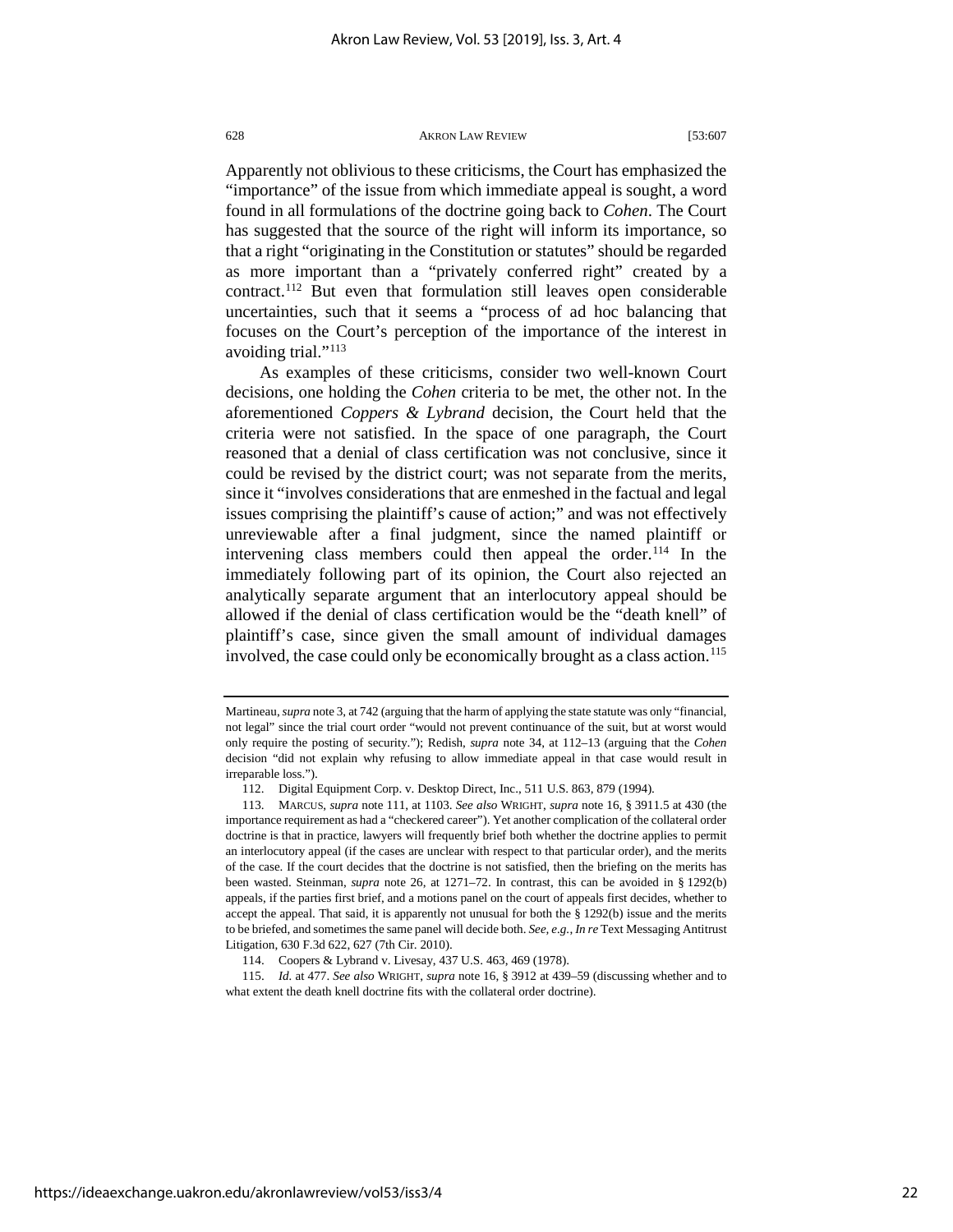individual appeals; and with reconciling the proposed death-knell exception with the purposes of the final judgment rule, and the existence of § 1292(b) as an already-existing safety value to potentially hear such appeals. $116$ 

On just the collateral order doctrine, the Court's analysis, comprised of "three terse sentences,["117](#page-23-1) is not a model of robust analysis. The Court's reasoning was formalistically correct but arguably paid short shrift to the practicalities of class action litigation. Yes, an order denying class certification could be revisited by the district court, but that's true of virtually any interlocutory decision. Yes, to various degrees the determination of whether the criteria of Rule 23 has been satisfied overlaps with the evidence to be presented on the merits of the case, but the degree can vary if it occurs at all.<sup>118</sup> Finally, yes, a plaintiff can appeal, after final judgment, an order denying class certification, but that seems oblivious to the point that the plaintiff won't pursue the suit at all if the denial is truly the "death-knell" of the case.<sup>[119](#page-23-3)</sup>

In another important decision, the Supreme Court held in 1985 in *Mitchell v. Forsyth*<sup>[120](#page-23-4)</sup> that in civil rights actions, denials of motions to dismiss or for summary judgment based on the qualified immunity defense satisfied the *Cohen* criteria and were immediately appealable. Properly understood, the Court held the qualified immunity defense was "an entitlement not to stand trial or face the other burdens of litigation,"

<span id="page-23-4"></span>Published by IdeaExchange@UAkron, 2019

<sup>116.</sup> *Id.* at 471–76.

<span id="page-23-1"></span><span id="page-23-0"></span><sup>117.</sup> Michael E. Solimine & Christine Oliver Hines, *Deciding to Decide: Class Action Certification and Interlocutory Review by the United States Courts of Appeals Under Rule23(f)*, 41 WM. & MARY L. REV. 1531, 1555 (2000). *See also* WRIGHT, *supra* note 16, § 3912 at 459 (the collateral order doctrine was "easily put aside.").

<span id="page-23-2"></span><sup>118.</sup> Subsequently, the Supreme Court held in Wal-Mart Stores, Inc. v. Dukes, 564 U.S. 338 (2011), involving whether the Rule  $23(a)(2)$  & (b) had been satisfied, that the inquiry "entail[ed] some overlap with the merits of plaintiff's underlying claims." *Id.* at 351 (citing, inter alia, *Coopers & Lybrand,* 437 U.S. at 469).

<span id="page-23-3"></span><sup>119.</sup> I am not necessarily arguing that the case was wrongly decided, only that it presented a more difficult issue under the *Cohen* criteria than the Court let on in one paragraph. As the Court itself observed, there was a circuit split on the issue. *Coopers & Lybrand*, 437 U.S. at 465, n.2. That said, the Court spent considerable time analyzing the "death knell" doctrine, and the possible use of § 1292(b) as an alternative to the collateral order doctrine. On the latter point, the Court seemed particularly influenced by a then-recent opinion by noted Judge Henry Friendly, extolling the benefits of § 1292(b) as an alternative to the doctrine to review class action certification decisions. *Id.* at 475 n.27 (citing and quoting Parkinson v. April Indus., Inc., 520 F.2d 650, 660 (2d Cir. 1975) (Friendly, J., concurring)).

<sup>120.</sup> Mitchell v. Forsyth, 472 U.S. 511 (1985).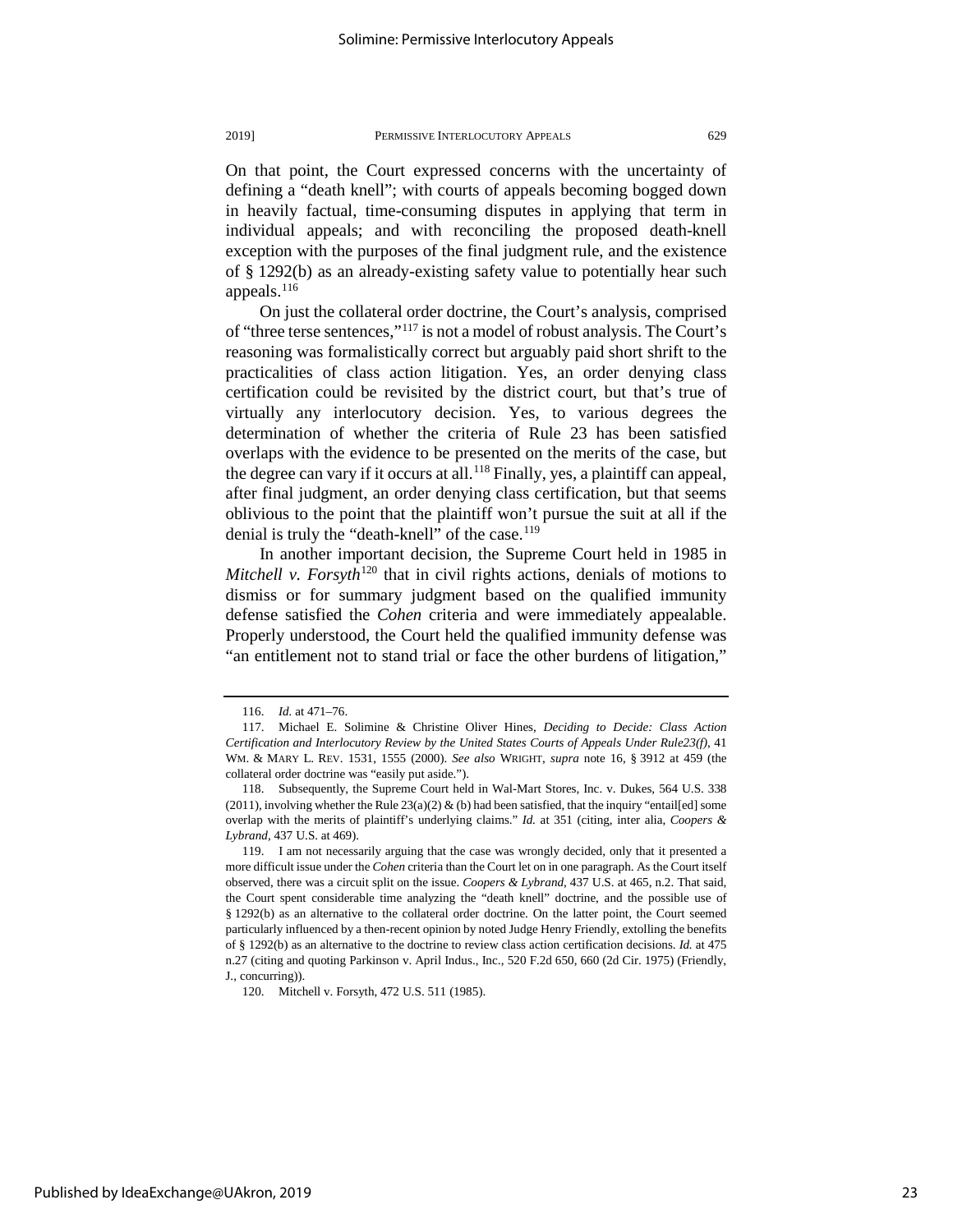and thus, was an "*immunity from suit* rather than a mere defense to liability."<sup>[121](#page-24-0)</sup> Thus, a denial of the defense made it "effectively unreviewable on appeal from a final judgment."<sup>[122](#page-24-1)</sup> Moreover, the Court explained that the immunity was an issue of law—an inquiry as to whether the "legal norms" the defendants allegedly violated were "clearly established" at the time, and thus, was "conceptually distinct from the merits of the plaintiff's claim that his rights had been violated."<sup>[123](#page-24-2)</sup>

Unlike the unanimous decision in *Coopers & Lybrand*, *Mitchell* was a 4-3 decision on the issue of appealability. In his partial dissent, Justice William Brennan argued that the qualified immunity defense "is not identical to the ultimate question on the merits, but the two are quite closely related."[124](#page-24-3) He also argued that the defense was not conceptually different from other immunities, or other defenses like lack of jurisdiction or the statute of limitations, all of which are effectively lost if a trial court denial is not immediately reviewed.<sup>[125](#page-24-4)</sup>

I have recently argued that the dissent in *Mitchell* got the better of the argument.<sup>[126](#page-24-5)</sup> On the separate from the merits prong, I suggested that that the qualified immunity defense, with its inquiry into clearly established law at the time of the events giving rise to suit, "overlaps in most cases with the facts and merits of the case."<sup>[127](#page-24-6)</sup> On the effectively unreviewable prong, I argued that the defense is much like lack of jurisdiction and many other "procedural" defenses that are completely lost if a motion to dismiss raising those issues is denied.<sup>[128](#page-24-7)</sup> I also observed that *Mitchell* (or *Coopers & Lybrand*, for that matter) had little explicit discussion of the "importance" of the defense raised. Recall that was a factor briefly mentioned in *Cohen*, and then resurrected in some decisions after *Coopers & Lybrand* and *Mitchell* were decided.<sup>[129](#page-24-8)</sup> On that front, the dispute in the former case was between private parties, governed by a Federal Rule of Civil Procedure applicable to all litigation. It is difficult to label that as "important" in the sense of being drawn on the Constitution or federal statutes. On the other hand, for the latter case, the qualified immunity defense is a frequently litigated issue in civil rights actions

<sup>121.</sup> *Id.* at 526 (emphasis in original).

<sup>122.</sup> *Id.* at 526–27.

<sup>123.</sup> *Id.* at 527–28.

<sup>124.</sup> *Id.* at 545 (Brennan, J., concurring in part and dissenting in part).

<sup>125.</sup> *Id.* at 551–53.

<span id="page-24-8"></span><span id="page-24-7"></span><span id="page-24-6"></span><span id="page-24-5"></span><span id="page-24-4"></span><span id="page-24-3"></span><span id="page-24-2"></span><span id="page-24-1"></span><span id="page-24-0"></span><sup>126.</sup> Michael E. Solimine, *Are Interlocutory Qualified Immunity Appeals Lawful?*, 94 NOTRE DAME L. REV. ONLINE 169 (2019).

<sup>127</sup>*. Id.* at 176.

<sup>128.</sup> *Id.* at 177.

<sup>129.</sup> *See supra* notes 99, 112 and accompanying text.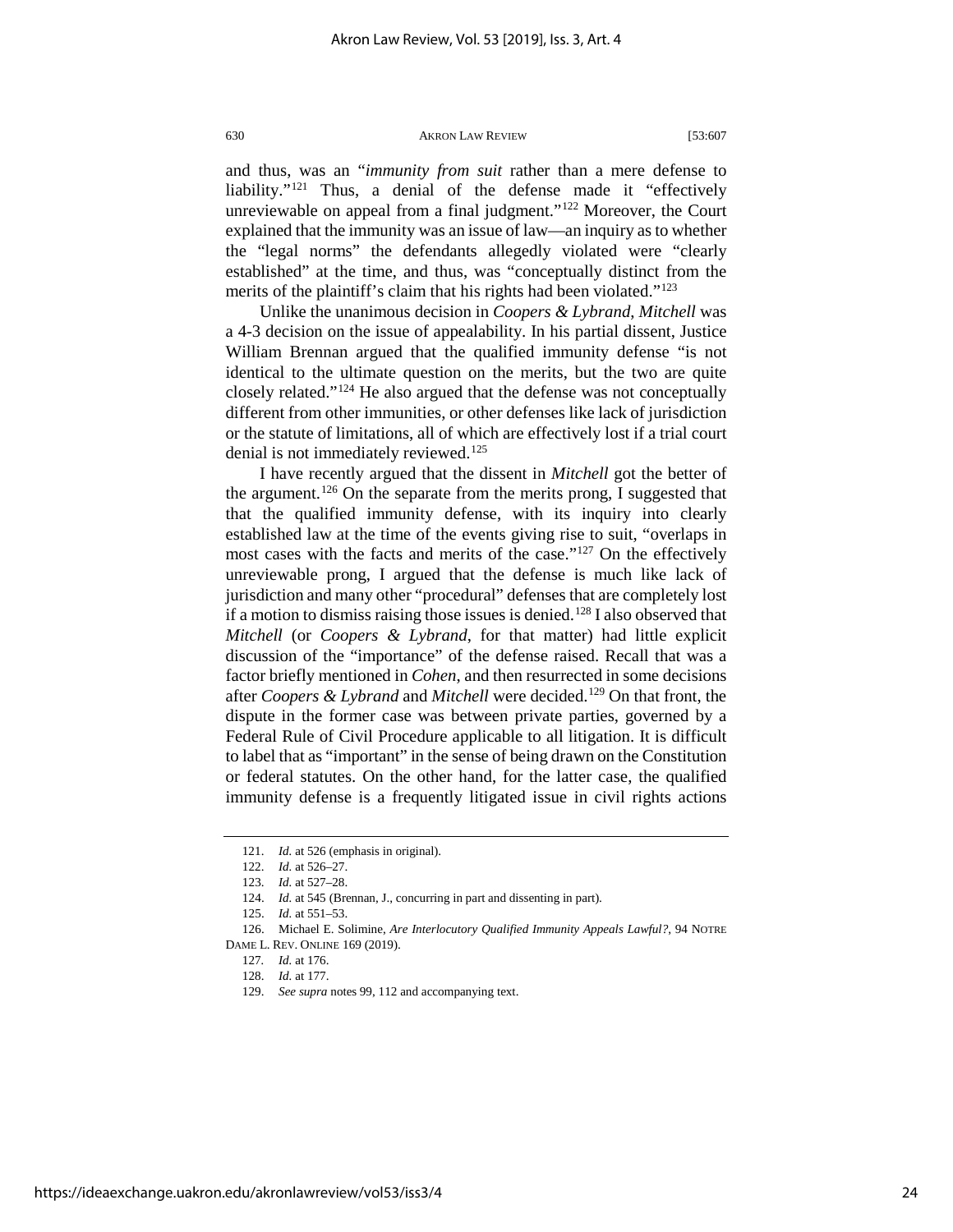involving public officials, and is drawn (at least in part) from federal statutes like 42 U.S.C. § 1983, so a better case can be made there for meeting the "importance" criterion.<sup>[130](#page-25-0)</sup>

# *B. Section 1292(b), Rulemaking, and the Collateral Order Doctrine*

Putting aside its ragged application, there are at least two reasons to suggest that the collateral order doctrine rests on shakable jurisprudential foundations, so much so that the doctrine might be narrowed even more than it is, or perhaps even abandoned entirely. One reason is the passage of § 1292(b) nine years after the *Cohen* decision. As I've pointed out,<sup>131</sup> the Court has frequently cited § 1292(b) in the course of decisions holding that a particular trial court order does not fall under the collateral order doctrine. The Court does this to emphasize that there is a safety valve available for litigants to possibly ameliorate, on a case-by-case basis, the sometimes-harsh effects of the final judgment rule. Permissive interlocutory appeals in this regard are particularly attractive, the Court has emphasized, since application of the collateral order doctrine requires the "blunt, categorical instrument" that an entire class of orders be subject to immediate appeal.<sup>[132](#page-25-2)</sup> In short, the Court seems to cite this safety valve as an additional justification to apply the doctrine in a (mostly) narrow fashion. Interestingly, the Court has sometimes *not* cited § 1292(b) on the few occasions it has held that the doctrine *does* apply to an order.[133](#page-25-3) The upshot is that the mere possibility of the use of the  $\S 1292(b)$  option suggests a significant brake on, or perhaps even the total demise, of the collateral order doctrine.<sup>[134](#page-25-4)</sup>

In other words, perhaps § 1292(b) can be regarded as preemptive of any interpretations of (much less "judge-made" exceptions to) § 1291,

<span id="page-25-0"></span><sup>130.</sup> Solimine, *supra* note 126, at 177–78. The exact provenance and scope of the qualified immunity defense is currently a hotly contested one in the case law and the academic literature. *Id.* at 170.

<sup>131.</sup> *See supra* note 21 and accompanying text.

<sup>132.</sup> Mohawk Indus., Inc. v. Carpenter, 558 U.S. 100, 110–12 (2009).

<span id="page-25-3"></span><span id="page-25-2"></span><span id="page-25-1"></span><sup>133.</sup> *E.g.*, P. R. Aqueduct & Sewer Auth. v. Metcalf & Eddy, Inc., 506 U.S. 139 (1993) (denial of sovereign immunity defense under the Eleventh Amendment satisfied the collateral order doctrine). The majority opinion in *Mitchell* makes no mention of § 1292(b), even though a certification was denied in the district court, and its relevance was briefed in the Supreme Court. Solimine, *supra* note 126, at 181 n.94. The dissent did mention the possibility of its use in qualified immunity cases. Mitchell v. Forsyth, 472 U.S. 511, 554 (1985) (Brennan, J., concurring in part and dissenting in part).

<span id="page-25-4"></span><sup>134.</sup> The Court suggested as much, albeit without extended discussion, in a case finding the doctrine not applicable to immediately review an order denying a stay of proceedings due to parallel litigation in another court: Gulfstream Aerospace Corp. v. Mayacamas Corp., 485 U.S. 271, 288 n.21 (1988) (citing with approval a case that made that argument, Olson v. Paine, Webber, Jackson & Curtis, Inc., 806 F.2d 731, 738 (7th Cir. 1986) (Posner, J.)).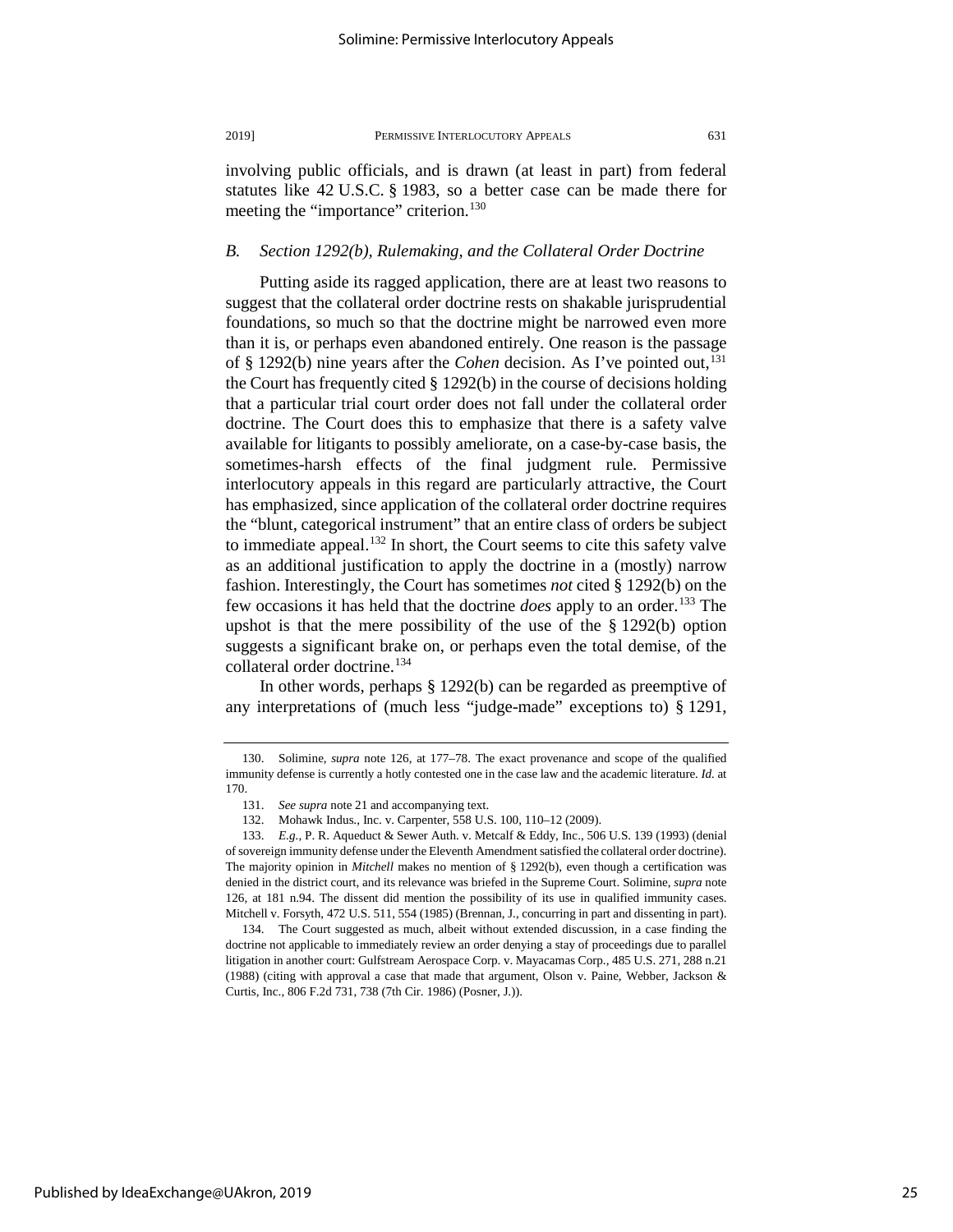prior to 1958, that resulted in exceptions to the final judgment rule. One problem with this argument is that the text of § 1292(b) has no language of preemption. Nor does the legislative history, which, perhaps surprisingly, appears to make no reference to the collateral order doctrine. Only a year after the passage of § 1292(b), no less an authority than Professor Wright concluded that the new statute was only an addition to, and did not replace, the collateral order doctrine. [135](#page-26-0) He reasoned, even at this early stage, that the doctrine is best regarded as statutorily based, in that it recognizes an order "sufficiently separable from the main action to be regarded as final decisions and appealable as of right under" § 1291.<sup>136</sup> Thus, § 1292(b) simply adds another exception. Professor Wright's conclusions are sound, even given that the doctrine appeared to enjoy a relatively robust life in the courts of appeals in the decade after *Cohen*. [137](#page-26-2)

The other, stronger reason to question the continued viability of the collateral order doctrine is Congressional action in the early 1990s. Those actions followed upon the convening of, and the resultant report of, the Federal Courts Study Committee.<sup>[138](#page-26-3)</sup> Concerned with a variety of issues including court congestion, delays, and expense in the federal court system, the Report also remarked on the complicated and confusing regime of interlocutory appeals, and recommended that Congress take action to authorize the Supreme Court by rulemaking to authorize such appeals.[139](#page-26-4) Congress took the advice by passing two statutes. The Rules Enabling Act was amended in 1990 to give the Court rulemaking power to "define when a ruling of a district court is final for the purposes of appeal under section 1291."[140](#page-26-5) In 1992, § 1292 (already the statutory repository of several exceptions to the final judgment rule) was amended to permit the Court by rule "to provide for an appeal of an interlocutory decision to the courts of appeal that is not otherwise provided for" in

<sup>135.</sup> Wright, *supra* note 12, at 202–03.

<span id="page-26-1"></span><span id="page-26-0"></span><sup>136.</sup> *Id.* at 203. He also referred to other exceptions*, e.g.*, FED. R. CIV. P. 54(b), as not being preempted either, since "it is now too well settled by a substantial body of case law that they are to be regarded as final decisions to treat them as interlocutory at this late date." *Id.* On the other hand, he argued that the new statute should limit the use of writs of mandamus, in the sense of being a signal to the appellate court not to grant such a writ, if the district judge denies certification. *Id.* at 203–04. *See also* WRIGHT, *supra* note 16, § 3911 at 369–70.

<sup>137.</sup> Martineau, *supra* note 3, at 740.

<span id="page-26-3"></span><span id="page-26-2"></span><sup>138.</sup> For a useful overview of the convening of the Committee, its report, and its implementation by Congress, see Martineau, *supra* note 3, at 718–26.

<span id="page-26-4"></span><sup>139.</sup> FEDERAL COURTS STUDY COMMITTEE, REPORT OF THE FEDERAL COURTS STUDY COMMITTEE 95–96 (April 2, 1990) [hereinafter FCSC REPORT].

<span id="page-26-5"></span><sup>140.</sup> Judicial Improvements Act of 1990, Pub. L. No. 101-650, § 315, 104 Stat. 5089 (1990), (codified at 28 U.S.C. § 2072(c) (2018)).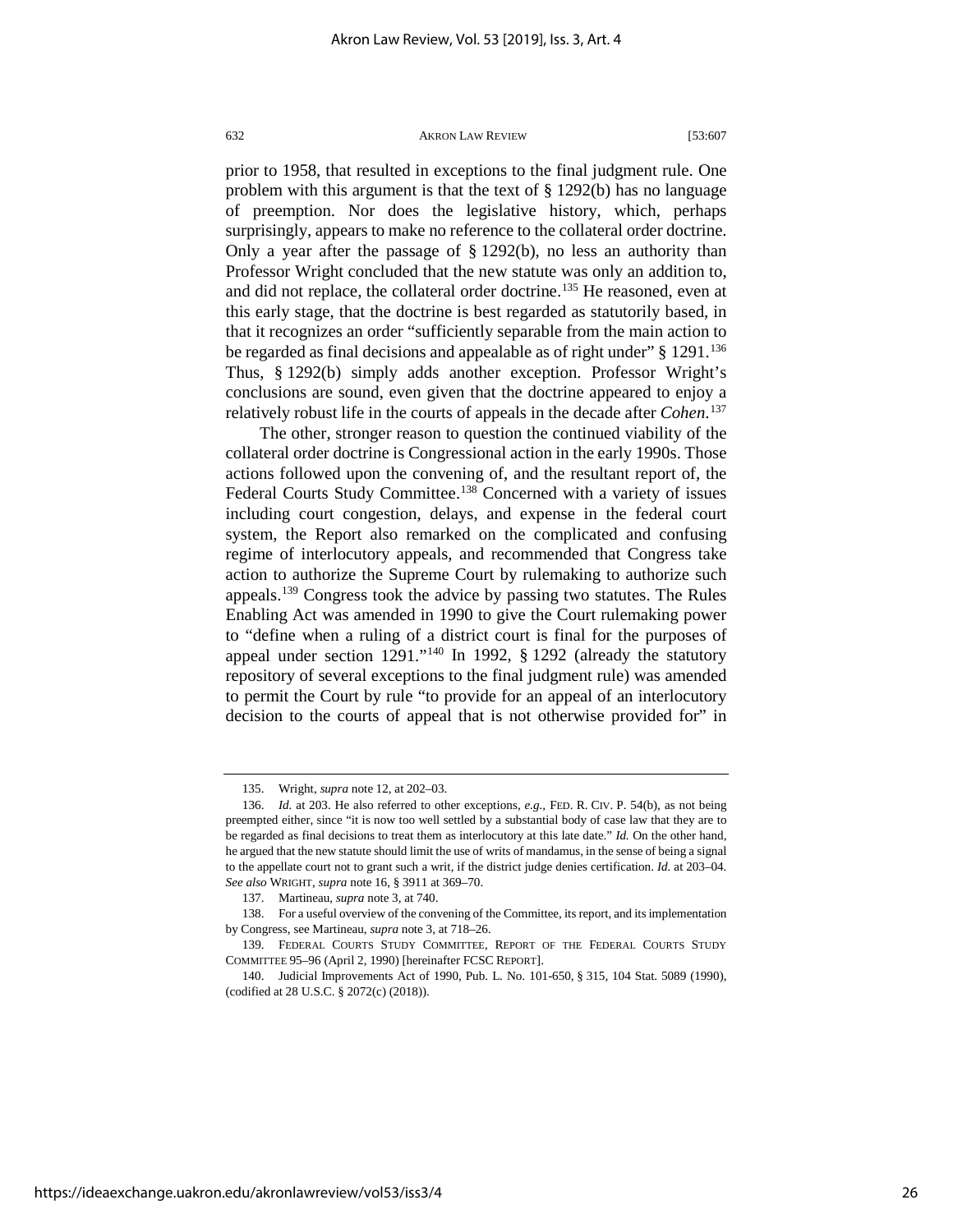§ 1292.<sup>141</sup> To date, only one such rule had been promulgated. Rule 23(f) was added to the Federal Rules of Civil Procedure in 1998, and it provides that the courts of appeals in their discretion can hear an immediate appeal from a class certification decision.

The confluence of the focal points of this Article—§ 1292(b), the collateral order doctrine, and the 1990 and 1992 Acts—was addressed by the Supreme Court in 2009 in *Mohawk Industries, Inc. v. Carpenter*. [142](#page-27-1) There the Court, in an opinion by Justice Sonia Sotomayor, held that a district court ruling overruling a defendant's objection to discovery, based on the attorney-client privilege, was not immediately appealable under the collateral order doctrine.<sup>[143](#page-27-2)</sup> In the part of the opinion discussing the "effectively unreviewable" prong of the doctrine, the Court drew on what it considered the significance of § 1292(b) and the recent Congressional legislation. Regarding the former, the Court argued that a reason for not creating another exception under the doctrine was the existence of several existing "appellate options,"<sup>[144](#page-27-3)</sup> including § 1292(b), writs of mandamus, and an appeal by a party held in contempt for defying a discovery order.<sup>145</sup> Briefly commenting on the § 1292(b), it suggested that the criteria "are most likely to be satisfied when a privilege ruling involves a new legal question or is of special consequence, and district courts should not hesitate to certify an interlocutory appeal in such cases."<sup>[146](#page-27-5)</sup> The possibility of at least "some" discovery rulings involving the attorney-client privilege being immediately appealable under § 1292(b), and the other exceptions, the Court added, ameliorate hardships to affected parties and suggests that the "institutional costs" of making *all* such orders immediately appeal are not justified.<sup>[147](#page-27-6)</sup>

The Court also referenced the 1990 and 1992 statutes. Its frequent statements in collateral order doctrine cases that the doctrine should be construed narrowly "has acquired special force in recent years," the Court stated, "with the enactment of legislation designating rulemaking, 'not expansion by court decision,' as the preferred means for determining whether and when prejudgment orders should be immediately appealable."[148](#page-27-7) The Court concluded that "[w]e expect that the

<span id="page-27-4"></span><span id="page-27-3"></span><span id="page-27-2"></span><span id="page-27-1"></span><span id="page-27-0"></span><sup>141.</sup> Federal Courts Administration Act of 1992, Pub. L. No. 102-572, § 101, 106 Stat. 45006 (1992) (codified at 28 U.S.C. § 1292(e) (2018)).

<sup>142.</sup> Mohawk Indus., Inc. v. Carpenter, 558 U.S. 100 (2009).

<sup>143.</sup> *Id.* at 103.

<sup>144.</sup> *Id.* at 110.

<sup>145.</sup> *Id.* at 110–13.

<sup>146.</sup> *Id.* at 111.

<span id="page-27-7"></span><span id="page-27-6"></span><span id="page-27-5"></span><sup>147.</sup> *Id.* at 112.

<sup>148</sup>*. Id.* at 113 (quoting Swint v. Chambers Cty. Comm'n, 514 U.S. 35, 48 (1995)).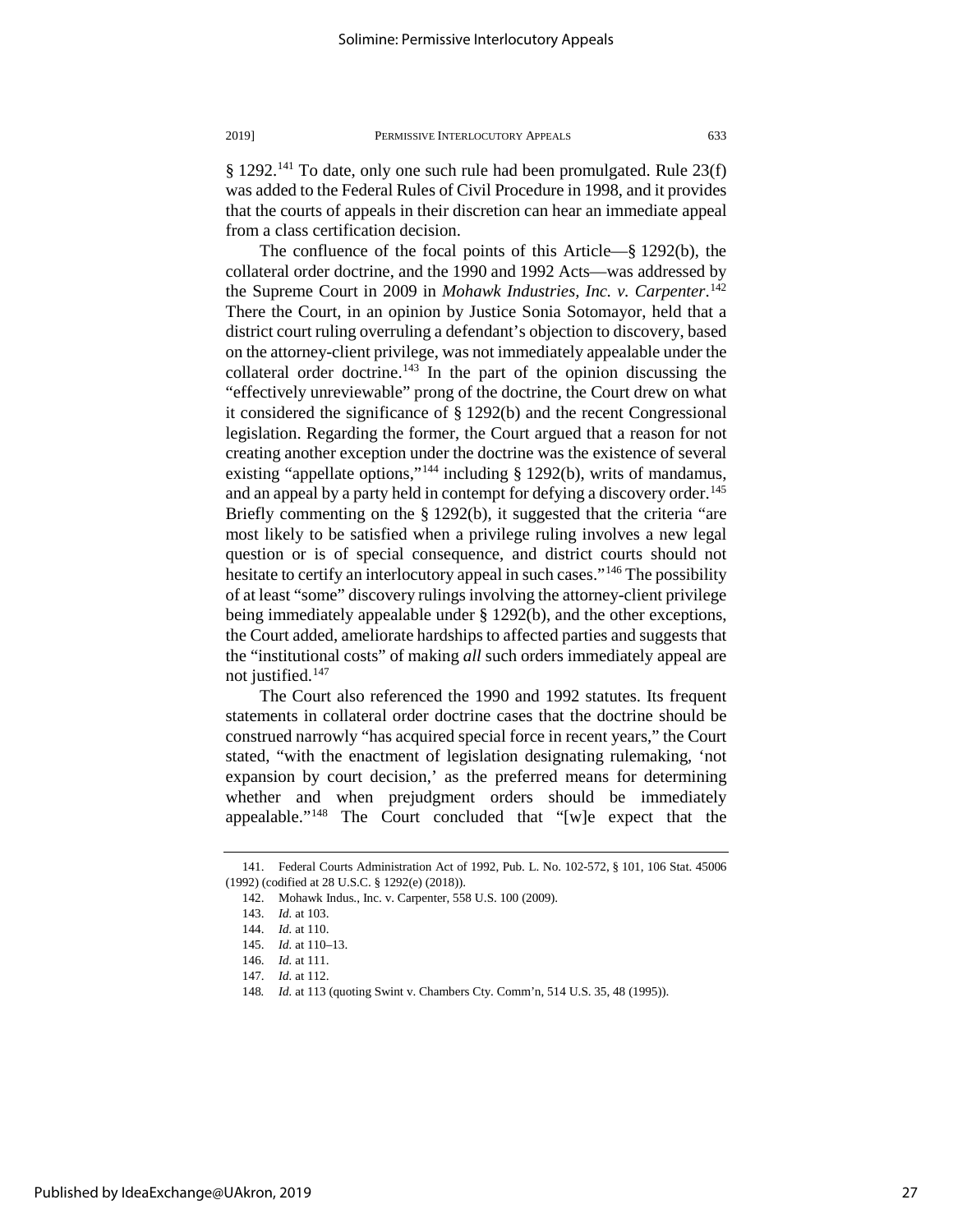combination of standard post judgment appeals [and] § 1292(b) . . . will continue to provide adequate protection to litigants ordered to disclose materials . . . . Any further avenue for immediate appeal of such rulings should be furnished, it at all, through rulemaking, with the opportunity for full airing it provides."<sup>[149](#page-28-0)</sup>

Justice Clarence Thomas reiterated some of these points in his concurring opinion. He was highly critical of the *Cohen* line of cases, observing that the Court has long narrowed the scope of the doctrine, "principally by raising the bar on what types of interests are 'important enough' to justify collateral order appeals."[150](#page-28-1) But, he added, these "attempts to contain the *Cohen* doctrine have not all been successful or persuasive."[151](#page-28-2) A better approach, he argued, to the "case-by-case adjudication" required by the doctrine is to leave the "value judgments" about the "likely' costs and benefits of allowing an exception to the final judgment rule in an entire 'class of cases'" to the rulemaking process.<sup>152</sup> "And in so doing," he would "take this opportunity to limit . . . the doctrine that, with a sweep of the Court's pen, subordinated what the appellate jurisdiction statute says to what the Court thinks is a good idea."<sup>[153](#page-28-4)</sup>

# *C. The Collateral Order Doctrine, Circa 2020*

To what extent can the existence of § 1292(b), and other exceptions, bolstered by the 1990 and 1992 statutes, can be said to spell the demise of the collateral order doctrine? Earlier collateral order doctrine cases, in holding that the doctrine was not satisfied, had mentioned the apparent influence of the recent legislation,  $154$  but it first received extended discussion in *Mohawk*. [155](#page-28-6) Nonetheless, much like § 1292(b) has not been (and should not be) interpreted as spelling the end of the doctrine, the two recent statutes should not be interpreted as, by themselves, overruling that line of cases. Neither the Court nor Justice Thomas in *Mohawk* explicitly

<sup>149.</sup> *Id.* at 114.

<sup>150.</sup> *Id.* at 117 (Thomas, J., concurring).

<span id="page-28-2"></span><span id="page-28-1"></span><span id="page-28-0"></span><sup>151.</sup> *Id.* He agreed with the Court's comments about alternative avenues of appeal, but wondered, "why such avenues were not also adequate to address the orders whose unusual importance or particularly injurious nature we have held *justified* immediate appeal under *Cohen*." *Id.* at 118 (emphasis in original).

<sup>152.</sup> *Id.* at 118.

<sup>153</sup>*. Id.* at 119.

<span id="page-28-5"></span><span id="page-28-4"></span><span id="page-28-3"></span><sup>154.</sup> Cunningham v. Hamilton County, 527 U.S. 198, 210 (1999) (Thomas, J.); Swint v. Chambers Cty. Comm'n, 514 U.S. 35, 48 (1995).

<span id="page-28-6"></span><sup>155.</sup> For post-*Mohawk* endorsement of rulemaking in light of the 1990 and 1992 legislation, see Microsoft Corp. v. Baker, 137 S. Ct. 1702, 1714 (2017).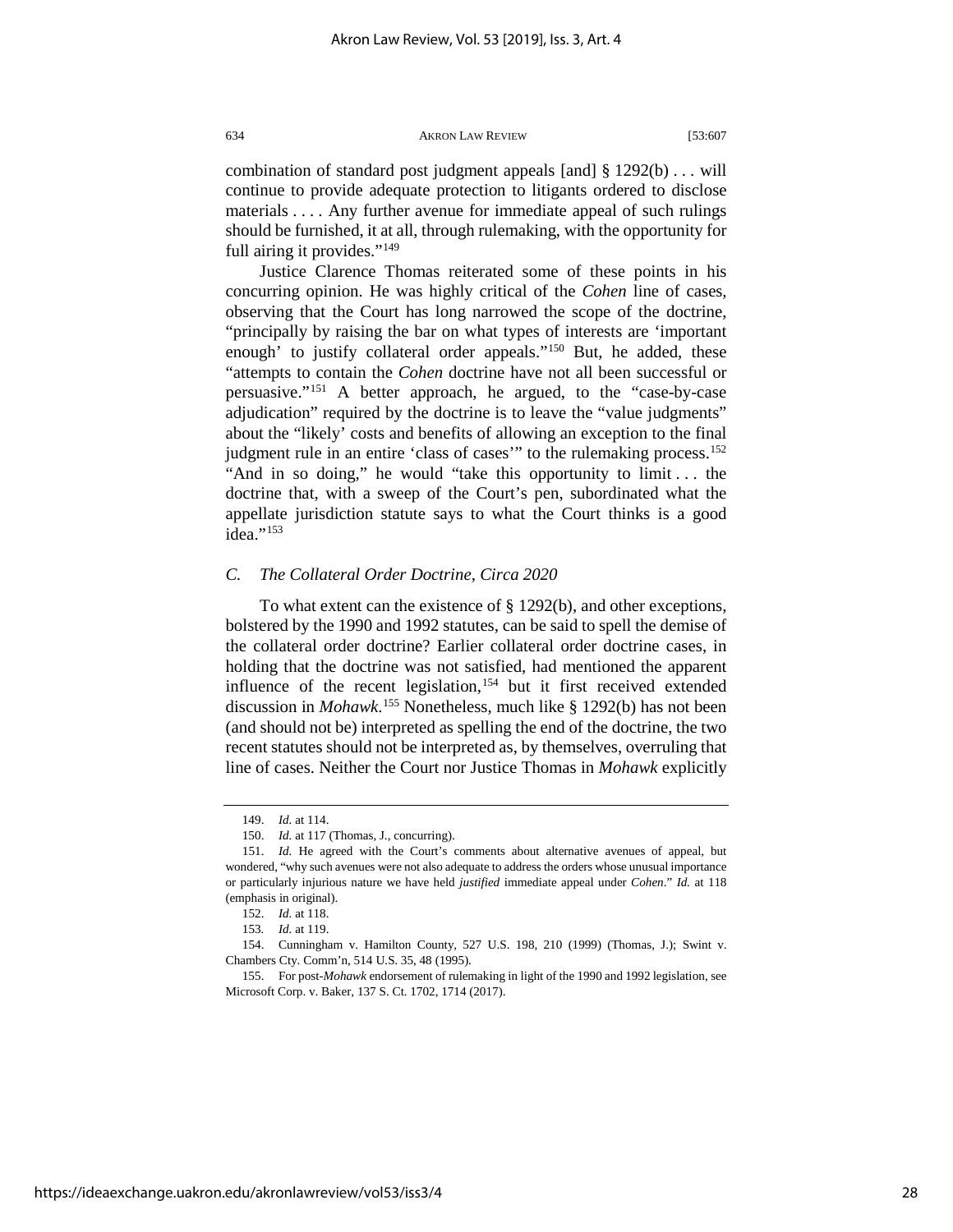so stated. At most, those opinions can be read as suggesting that the Court should no longer hold, under the *Cohen* criteria, that there can be further exceptions to the final judgment rule. Or, to put it less strongly, that such holdings are not forbidden but that there should be an even stronger presumption than there already is against such holdings.<sup>[156](#page-29-0)</sup>

These more modest readings are consistent with the legislative history of the laws. Granted, the Federal Courts Study Committee Report appears to make only the briefest mention of the collateral order doctrine,<sup>[157](#page-29-1)</sup> and apart from that the legislative history of the Congressional legislation is rather thin.<sup>[158](#page-29-2)</sup> That said, the legislative history is best read as permitting the Court, via the rulemaking process, to *expand* the number of exceptions to the final judgement rule.<sup>[159](#page-29-3)</sup> This reading is also consistent with the promulgation of Rule 23(f), which is widely recognized as responding to and to a degree limiting the effect of *Coopers & Lybrand*, since the rule permits discretionary appeal of class action certification decisions where the decision permitted none.[160](#page-29-4) Were the Court, under the purported authority of the 1990 and 1992 Acts, to simply overrule *Cohen* and its progeny creating exceptions, it would not be expanding them.<sup>[161](#page-29-5)</sup>

Even if the Court disclaims a new mandate to explicitly overrule the collateral order doctrine, for decades it has openly and unapologetically applied the doctrine in narrow manner. In light of *Mohawk* and other cases, that tendency does not appear to be in danger of ending.<sup>162</sup>

<span id="page-29-6"></span>162. Recently the Court had two opportunities to revisit the collateral order doctrine, and possibly revisit some of the issues posed in the text. Salt River Project Agric. Imp. & Power Dist. v.

<span id="page-29-0"></span><sup>156.</sup> Yet another way to manage the doctrine would be to leave intact the decisions finding the doctrine satisfied prior to the passage of the 1990 and 1992 Acts, while explicitly or implicitly not finding any more exceptions after the passage of those two laws. In effect that is what the Court seems to be doing. A variation on that point (suggested to me by Bryan Lammon) would be to not overrule or limit decisions until and if there has been rulemaking on point. It is also worth reiterating that § 1292(b) by its terms only applies to civil cases, so it should have less gravitational effect on the use of the collateral order doctrine in criminal cases.

<sup>157.</sup> FCSC REPORT, *supra* note 139, at 95.

<sup>158.</sup> Martineau, *supra* note 3, at 726.

<span id="page-29-3"></span><span id="page-29-2"></span><span id="page-29-1"></span><sup>159.</sup> FCSC REPORT, *supra* note 139, at 96; Martineau, *supra* note 3, at 772; Michael E. Harriss, Note, *Rebutting the Roberts Court: Reinventing the Collateral Order Doctrine Through Judicial-Decision Making*, 91 WASH. U. L. REV. 721, 735–37 (2014).

<span id="page-29-4"></span><sup>160.</sup> Microsoft Corp. v. Baker, 137 S. Ct. 1702, 1709 (2017); Solimine & Hines, *supra* note 117, at 1568.

<span id="page-29-5"></span><sup>161.</sup> Even under this reading, though, there could be disputes whether a particular rule "expands" or "contracts" an existing exception. Thus, I have suggested that *Mitchell v. Forsyth* could be replaced by rulemaking that, among other things, vests discretion in the court of appeals to hear immediate appeals of denials of the qualified immunity defense. Solimine, *supra* note 126, at 183. *Mitchell*, as currently applied, automatically permits all such appeals, at least those that don't raise disputed issues of fact. *Id.* at 174. This would arguably "contract" the *Mitchell* exception in a literal sense, but leave it intact in a more nuanced way.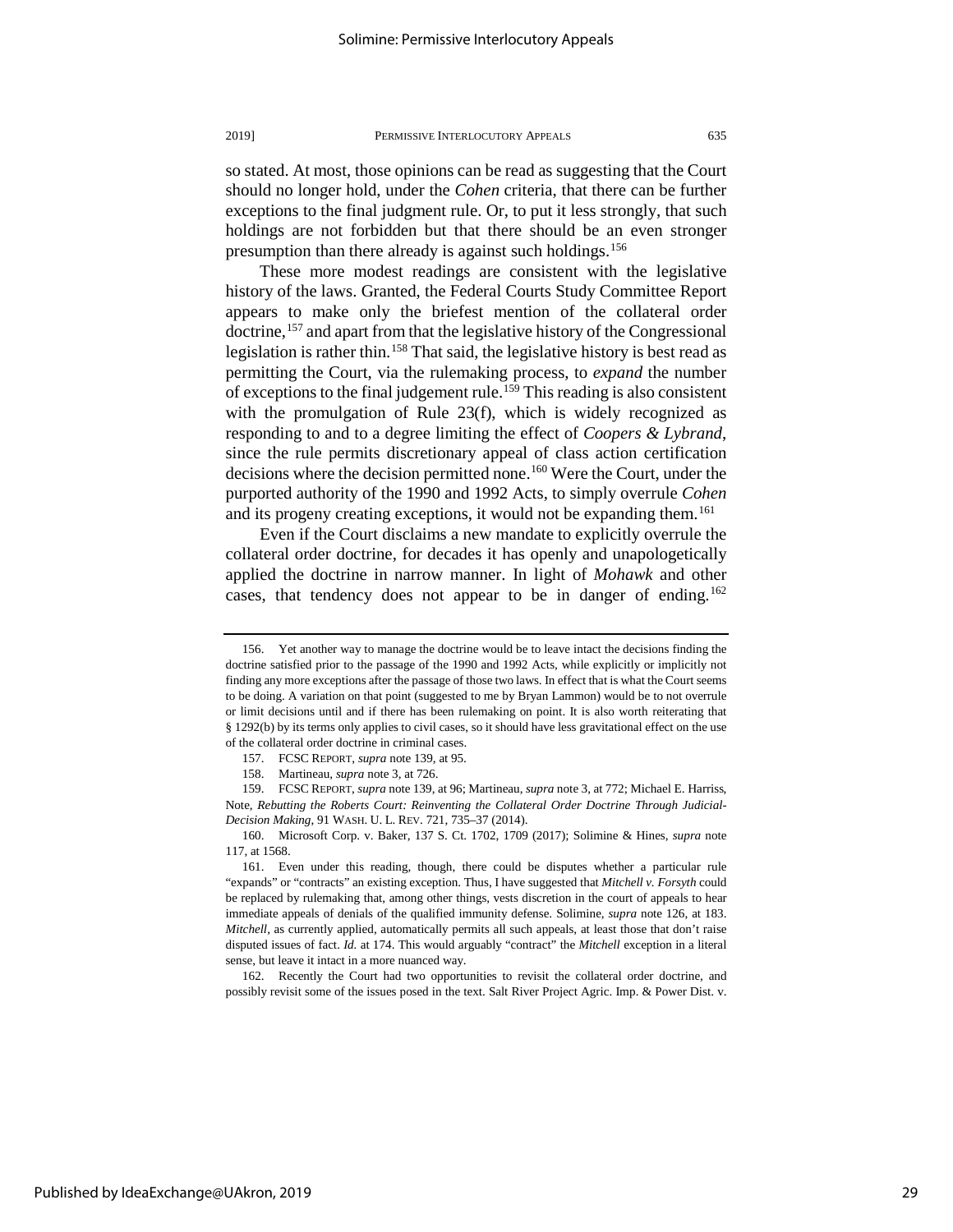Continued application by the Court, and by the lower courts, of § 1292(b) where appropriate will likely only reinforce that trend.

Two other factors are likely to continue the withering of the collateral order doctrine. The Court has frequently cited the possibility of § 1292(b) appeals when holding the doctrine does not apply to a particular order. The point can be extended to those decisions holding that a particular order *does* fall under the collateral order doctrine. For example, at least some appeals of denials of the qualified immunity defense could and should be certified under  $\S 1292(b)$ .<sup>[163](#page-30-0)</sup> The qualified immunity defense also is an example of how the doctrine might be further narrowed without complete overruling. I have earlier suggested that the Court could plausibly limit collateral order appeals to those involving high-ranking federal officers, which was the case in *Mitchell v. Forsyth* itself.[164](#page-30-1) The vast majority of such appeals, involving lower level state officials, could be replaced by the potential availability of the § 1292(b) and writ of mandamus safety valves.

A second factor portending continued desuetude for the doctrine is the venerable concern with federal court caseloads. It is interesting to observe that in the year after *Cohen* was decided, circuit judges were deciding on average about 73 appeals each year, but that number had risen to 329 by 2014.[165](#page-30-2) This steep increase occurred despite the increase in the

<span id="page-30-0"></span>163. Solimine, *supra* note 126, at 180–81. Indeed, *Mitchell v. Forsyth* should have been a good candidate for use of § 1292(b), given the uncertainties at the time of the personal liabilities of the U.S. Attorney General. *Id.* at 181 n.94.

164. *Id.* at 177.

<span id="page-30-2"></span><span id="page-30-1"></span>165. Whole Woman's Health Amicus Brief, *supra* note 162, at 20 (citing Marin K. Levy, *Judging Justice on Appeal*, 123 YALE L.J. 2386, 2388 (2014) (book review)). For further discussion of the long-term concerns with and responses to increasing caseloads in the federal appellate courts,

Tesla Energy Operations, Inc., 138 S. Ct. 1323 (2018), involved whether the doctrine covered a denial of the state-action defense in an antitrust suit. The Court granted certiorari to resolve a circuit split on the issue, but certiorari was then dismissed after the parties settled the case. *Id.* In *Whole Woman's Health v. Texas Catholic Conference of Bishops*, 139 S. Ct. 1170 (2019), the Court was asked to consider a Fifth Circuit decision, *Whole Woman's Health v. Smith*, 896 F.3d 362 (5th Cir. 2018), which 2-1 held that the doctrine was satisfied when a third-party subject of discovery raised objections under the Religion Clauses of the First Amendment, which had been denied by the district court. The Supreme Court, without recorded dissent, denied certiorari and thus passed on an opportunity to further restrict the doctrine. *Whole Women's Health*, 139 S. Ct. at 1170. The refusal to grant the appeal was arguably surprising, since the lower court decision, while purporting to distinguish *Mohawk*, like that case concerned discovery orders and potentially created a robust source of interlocutory appeals. I was a signatory in both cases to amicus curiae briefs of law professors which argued that an exception under the collateral order doctrine should not be found. *See* Brief of Federal Courts Scholars as *Amici Curiae* in Support of Respondent, *Salt River*, 138 S. Ct. at 1323 (2018) (No. 17-368); Brief of Law Professors as *Amici Curiae* in Support of Petitioners, *Whole Woman's Health*, 139 S. Ct. at 1170 (2019) (No. 18-622) [hereinafter Whole Woman's Health Amicus Brief]. My comments in this footnote and in the rest of this Article are my own and do not necessarily reflect any views of other signatories to these briefs.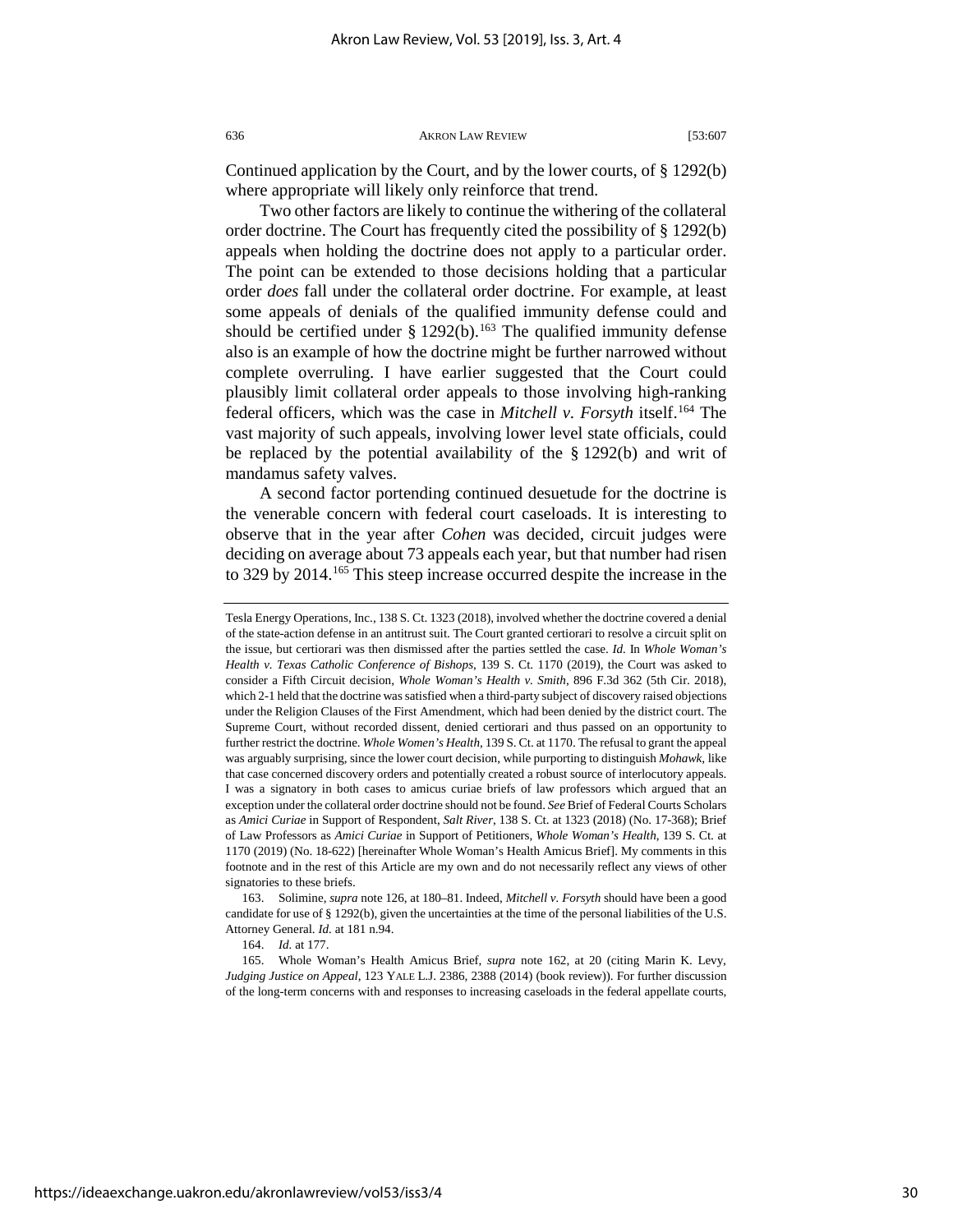number of appellate judges for each circuit. Surely it has had, and will continue to have, an implicit impact on appeals to the Supreme Court which call on it to increase the work of the circuit courts, and indirectly its own.

# IV. CONCLUSION

This Article has both a descriptive and normative component. On the former, it has addressed with data the use of § 1292(b) appeals at both the district and appellate circuit levels; how § 1292(b) jurisprudentially interacts with, and how it has led (along with other factors) to the narrowing, of the collateral order doctrine. On the latter, it has argued that § 1292(b) should be broadly interpreted, and that, on the whole, it has been interpreted in a broader fashion by both high-profile, and more conventional, recent decisions. Conversely, the collateral order doctrine is subject to several infirmities, not least of which is that it is a "blunt instrument," subjecting entire categories of trial court orders to automatic interlocutory appeals. Instead, the more nuanced appeals under § 1292(b), or perhaps under new rule-making by the Supreme Court, are more appropriate vehicles for allowing interlocutory appeals, since unlike the collateral order doctrine, they permit more surgical precision in weighing the pros (avoiding hardship) and cons (disrupting the ordinary litigation process at the trial level) of interlocutory appeals in individual cases. In this way, I suggest, the federal courts can avoid the venerable "Serbonian bogs"<sup>[166](#page-31-0)</sup> or the "crazy quilt"<sup>[167](#page-31-1)</sup> that has long characterized by many observers the present regime of interlocutory appeals in the federal courts.

see WILLIAM M. RICHMAN & WILLIAM L. REYNOLDS, INJUSTICE ON APPEAL: THE UNITED STATES COURTS OF APPEALS IN CRISIS (2013). *See generally* Peter S. Menell & Ryan Vacca, *Revisiting and Confronting the Federal Judiciary Capacity "Crisis": Charting a Path for Federal Judiciary Reform*, 108 CAL. L. REV. (forthcoming 2020) (on file with author).

<sup>166</sup>*. See* Anderson, *supra* note 111.

<span id="page-31-1"></span><span id="page-31-0"></span><sup>167.</sup> *See* Nagle, *supra* note 93. *See also* Steinman, *supra* note 26, at 1238–39 (canvassing pejorative descriptions for interlocutory appeal doctrine).